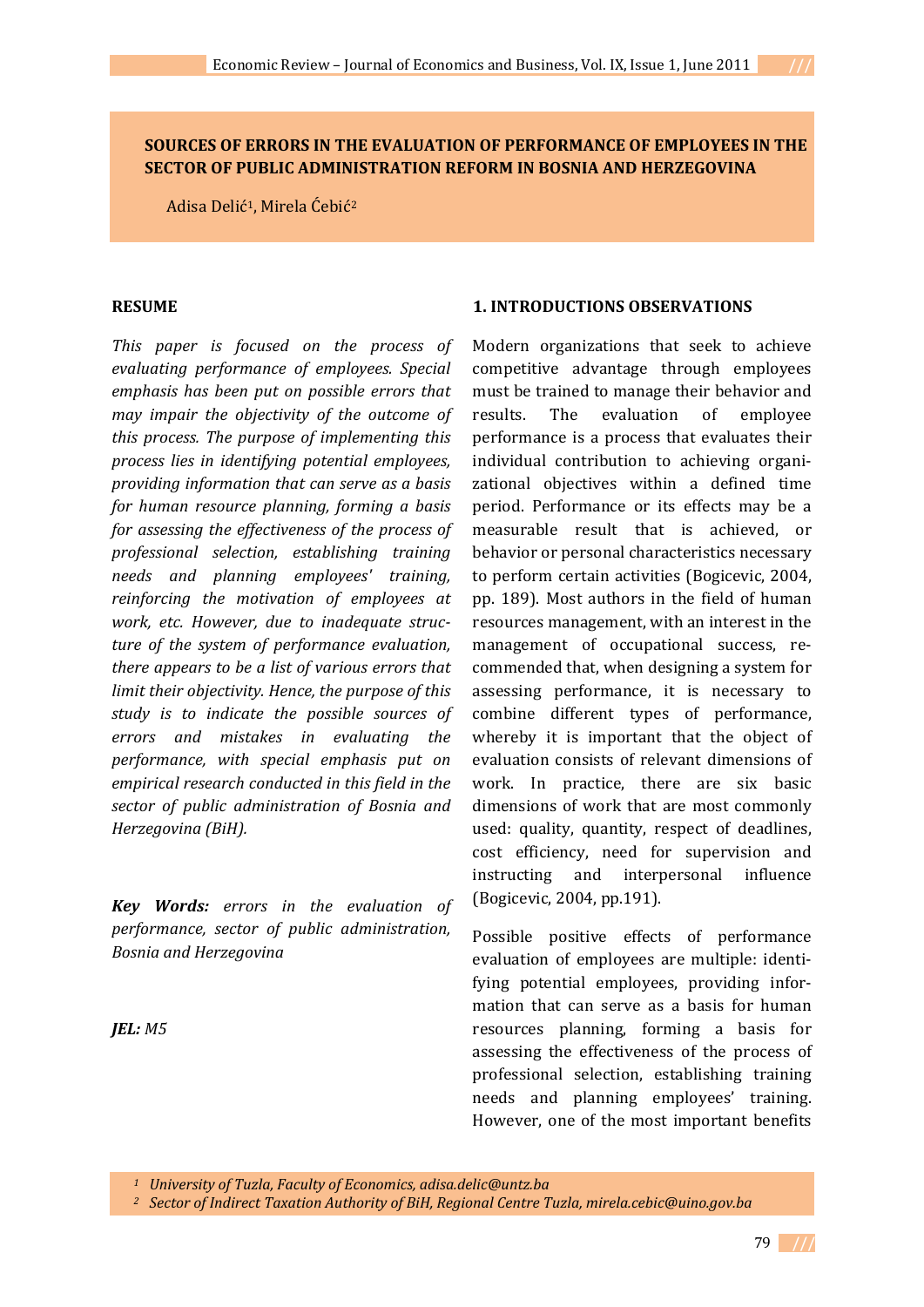of the implementation of the process of performance evaluation should enhance em‐ ployee motivation at work. Moreover, the perception that employees are subjected to the evaluation process could result in their increased work engagement. On the other hand, motivation at work can be enhanced through the possibility of obtaining different benefits (bonuses, salary raises, etc.), the possibility of promotion to a higher level in the organization, or through the possibility of achieving participation in the training programs or development in the organization and beyond, which could be the achieved result that is confirmed by the performance evaluator. However, the practice showed that the effects of the implementation process of performance evaluation of the employees were not satisfactory. The reason often lies in inadequate structure of the system of evaluation performance. Therefore, even though many organizations use a system of performance evaluation of their employees, the majority of people have expressed their dissatisfaction with the way this process works, and with its results as well. Hence, the area of management on human resources in its process is treated as "the most neglected" and "the weakest link" by many theorists such as: Bernardin, Beatty, Laud, Carson, Cardy and others (Bernardin., Russell, 1998, pp. 243). Some authors take a step further and consider that inadequately structured and implement‐ ted evaluation performance system, which is abundant in errors regarding the evaluation, does not only increase motivation at work, but largely demotivates employees, since they tend to show poor work performance in the future. The reason often lies in the incorrect choice of reviewers, they make mistakes (e.g. arbitrary evaluation that they perform, the absurdity of the performance evaluation system on a real job description, unjust

awarding of individuals after the completion of this process, etc).

Considering the above, it can be argued that performance evaluation in the organizations can have numerous positive effects that can improve organizational effectiveness on one hand, primarily through strengthening the motivation of employees; while on the other hand, it can make them reduce their work commitment. Errors in the design of perfor‐ mance evaluation systems, as well as the manner of its implementation in practice, are highly generated by the biased outcome of performance evaluation.

# **2. A REVIEW OF THE RELEVANT RESEARCH ON ERRORS THAT OCCUR IN THE PROCESS OF PERFORMANCE EVALUATION**

The current theoretical knowledge and practical experience so far have shown that the difficulties in evaluating work performance are most often associated with the following problems: a) an adequate definition on work performance which is the subject of evaluation, b) the selection of instruments used for measuring work performance; c) the problems that occur during the observation and interpretation of job performance; d) the set-up of an adequate feedback e) the problems which occur in decision making on the future treatment of employees, associated with the results of the evaluation of their job performance.

In order to overcome the problems in defining the performance, according to some authors the process should include the following: a) defining the relevant dimensions of perfor‐ mance, b) performance standards or expectations associated with levels of performance c) selecting the weighting of situational constraints (Latham, Sulsky, Macdonald, 2007, pp. 366); d) number of performance levels or gradation (Cardy and Keefe, 1994); e) deter‐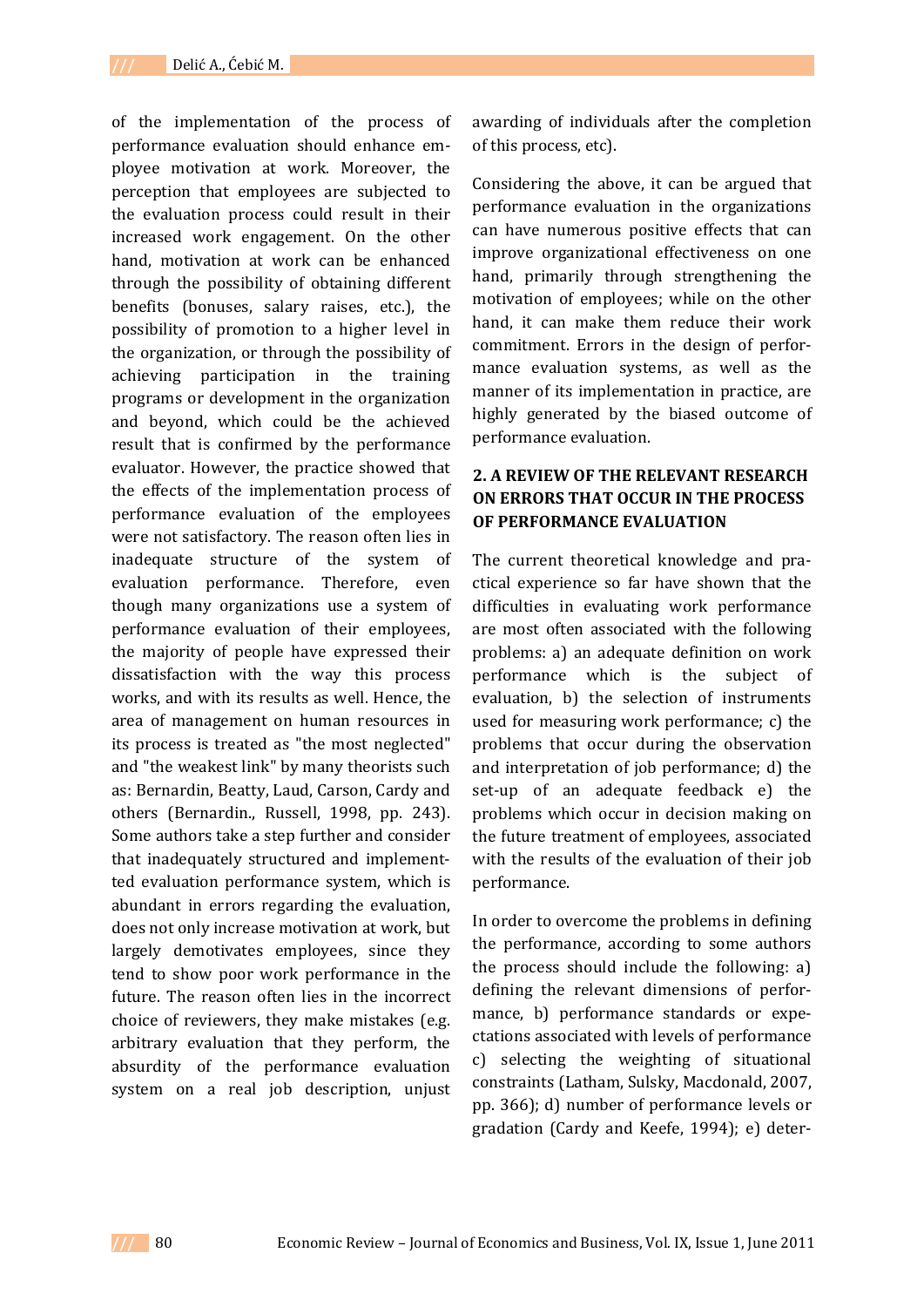mining the extent to which the performance should be based on absolute vs. relative comparative standards (Austin and Villanova 1992; Wagner and Goffin 1997).

The development of appropriate instruments used to assess the success of work performance largely affects the objectivity of the outcome of the assessment. The most commonly used are BARS (BARS‐ Behavi‐ ourally Anchored Rating Scales, Smith and Kenall, 1963) and BOS scales (BOS-Behavioural Observation Scales, Latham and Wexley, 1977). The principal advantage of BARS instruments reflects in the fact that the set-up of rating scales (composed of illustrations of behavior that is achieved through the analysis of techniques and a critical instrument) involves their own performance estimators, which may affect their commitment to getting objective final results. The BOS instrument shows a multitude of dimensions of the work results along with the defining relations for each one of them (Torrington, Hall, Taylor, 1998, pp. 302‐303). The research has shown that there is no significant difference between BARS and BOS scales in terms of evaluation when it comes to minimizing 'halo' and errors of 'mild' evaluation (Latham, Sulsky and Macdonald, 2007, pp. 368). On the other hand, it was confirmed that evaluation errors tend to be lower if evaluators participated in a training framework that is familiar with the possibilities of occurrence of errors in evaluation of the work performance (Latham and Latham, 2000). There has been a growing trend of EPM application (Electronic Per‐ formance Monitoring/EPM), as a result of the development of information technologies and efforts to bring the evaluators' errors to a minimum. However, the survey has shown that the EPM application has multiple negative consequences for the employees. It has been observed that the employee whose work

performance is monitored in this way increases the level of stress that is associated with the work, which has increased the number of illnesses associated with stress, and the levels of absenteeism and job dissatisfaction (Zweig and Webster, 2002; Zweig, 2005).

Errors in the evaluation of work performance are usually associated with the performance observation phase. Both, the research in theory and experience in practice show that the performance observator must go through a proper training in order to reduce potential errors in the estimation performance phase. For this purpose a variety of training approaches and training programs on obser‐ vation have been developed, such as: Frame‐ of‐Reference or FOR (check Bernardin, 2005; Sulsky and Day, 1992) and Latham's workshop (Latham, Sulsky and Macdonald, 2007, pp. 372). Providing employees with the feedback on their work performance eva‐ luations is also an important phase in the process of performance evaluation. Appro‐ priate feedback leads to achieving the positive effects of performance evaluation in the field of improving work results and motivation. According to DeNisi and Kluger, feedback is positive when: a) it is focused on the behaviour rather than the person; b) it is focused on desired behaviour and the demonstration that leads to it; c) it is used for establishing certain goals (DeNisi i Kluger, 2000). It is recommended that during the feedback interview employees should first be presented with their positive and then negative ratings, that there should be a written record on the reactions of employees to the assessment and that whoever presents the assessment should be able to listen to employees, and should also be able to take care of their non‐verbal communication during the interview (Bogicevic, 2004, pp. 203).

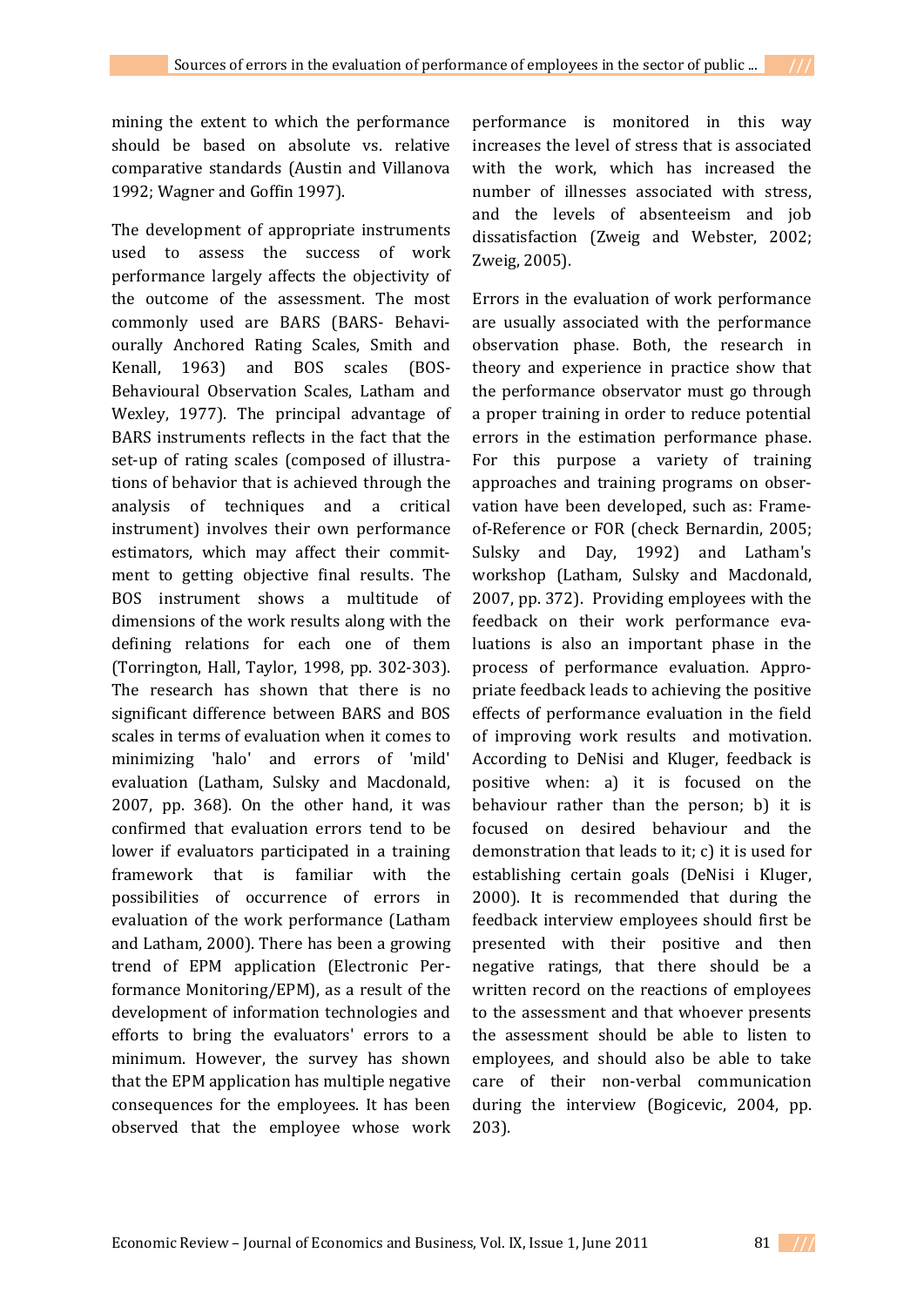Even during the phase of decision making on the future treatment of employees associated with the results of the evaluation of their iob performance (for instance: Which employee should be promoted to a higher level? Which employees should get a pay raise, which employees need additional training? Which employee is not a productive member of the team? etc.) errors are possible. Practical experience has shown, for instance, that performance evaluators are sometimes prone to selective search for information (obtained in the evaluation process) that will confirm their pre‐made decisions or opinions on the future treatment of individual employees. (Latham, Sulsky and Macdonald, 2007, pp 376‐377).

## **3. ERRORS IN OBSERVATION AND INTERPRETATION OF WORK EFFICIENCY**

The research shows that evaluators' errors occur when evaluating performance of employees, since evaluators are faced with limitations in processing information. This limitation leads to a more frequent use of "heuristics" or mechanisms for simplicity in the evaluation whether the estimates are related to investments or they are intended for people (Tversky, Kahneman, 1973, pp. 207‐232). These heuristic algorithms, which often occur in subjective effectiveness measurements can lead to evaluators' errors (Noe, Hollenbeck, Gerhart, Wright, 2000, pp. 303). As in any system of evaluation performance of employees, evaluators are required to make subjective evaluation of others, therefore it is very important to take into account the possible errors related to the subjective evaluation, which can occur whether we want it or not. We have identified the following most common sources of errors and mistakes in evaluating the operating performance based on practical experience gained during the implementation of this process and also through the analysis of the cognitive nature of the evaluation perfor‐ mance process (Bernardin, Russell, 1998; Latham, Wexley, 1998):

- **Unclear standards of work performance.** Problems with unclear standards for performance evaluation are associated with graphic scales for the evaluation, whose dimensions can be interpreted in different ways, which brings us to assessment that is not objective. For instance, some evaluators may perceive dimension "a good emp‐ loyee," on the graphic scale, as a dimension according to which the employee is successful, while others may perceive it as "average" when referring to the completion of their daily tasks.
- **• Halo effect.** Halo effect means that the evaluation of employees in a field/ through one of the characteristics determines grades in other fields/and through other characteristics. In this case, the correlation between the scores for one employee is very high in all the dimensions.
- **Central tendency error.** This type of error occurs if the evaluator/evaluators grade all the employees with an average rating. Therefore, we question the purpose of carrying out the process of work performance efficiency, since it is impossible to identify employees who possess the potential for development, and so require an additional training, etc.
- **Errors of mild and/or rigorous evaluation.** Some evaluators had a tendency to give all employees very high grades, while the others were far more "rigorous" and that was reflected in giving low ratings to all the employees. This problem is in the process of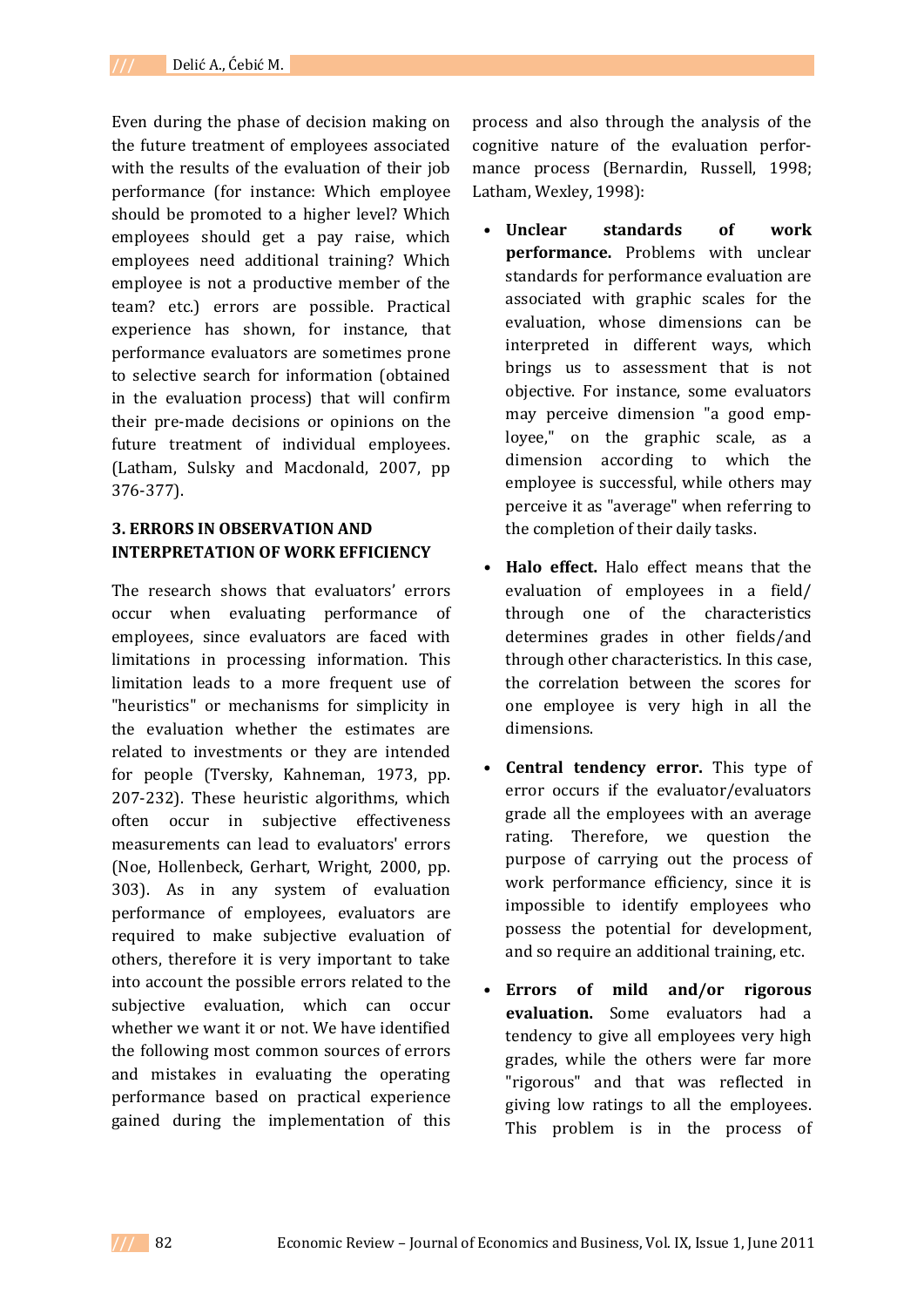performance evaluation and can be overcome if we introduce the ranking of employees instead of using the graphic scale for the assessment.

- **• The fundamental attribution error.** This type of error occurs when the evaluator, through the assessment of the employee, overestimates or understates the importance of situational factors that influence the level of early success in the period.
- **Memory error.** Memory errors occur in a situation when the assessor makes an employee work performance evaluation under the influence of memories of certain extreme events or behaviour of the employee (whether negative or positive).
- **• First impression error.** This represents the tendency of evaluators to assess the performance of employees over a longer period of time based on the first impre‐ ssion, which can be both good and bad.
- **• Egocentric attribution errors.** This type of error occurs when evaluators determined that the employees whom they percieve to be similar to themselves (similar background, level of education, gender, similar system of values, etc.) are graded better than they deserve.
- **• Evaluators' prejudices.** If the evaluator's rating of the employee's work perfor‐ mance is based on his/her own prejudices, such as racial or ethnic background of the employee, their gender or age, then we are talking about evaluation errors, and their sources lie in the evaluators' judgements.

In practice, we have developed different approaches in order to reduce the uncon-

scious or intentional errors of the evaluators (Noe, Hollenbeck, Gerhart, Wright, pp. 303). For instance, the training on evaluator's errors is trying to raise awareness in managers so they could develop strategies for minimalization of these errors (Latham, Wexley, Pursell, 1975, pp. 550‐555).

In the literature, in addition to the concept of training on the accuracy of assessors we often encounter the concept of training the reference frame, which is intended to emphasize the multidimensional nature of work perfor‐ mance and thoroughly familiarize evaluators with the actual content of the various dimensions of work performance. Other things included here are providing examples of the effectiveness of each dimension and then explaining the actual or "exact" level of effectiveness, which is illustrated by a specific example (Pulakos, 1984, pp. 581‐588). This shows that the training on reference frame does increase the accuracy if it can provide a practical exercise and a feedback on their accuracy (Borman, 1991, pp. 271‐326).

# **4. SPECIFICATIONS IN PERFORMANCE EVALUATION IN THE SECTOR OF PUBLIC ADMINISTRATION OF BOSNIA AND HERZEGOVINA**

An adequately designed system of performance evaluation of employees should include several elements: defining perfor‐ mance that will be subject to measurement, selection of appropriate methods and instruments for measuring performance, choice of evaluators and timing measure‐ments, and providing feedback to employees about the results achieved. In addition, performance evaluation system should meet several criteria, such as: validity (the measurement of important components of work in a representative manner); reliability (high degree of agreement of evaluators when evaluating the

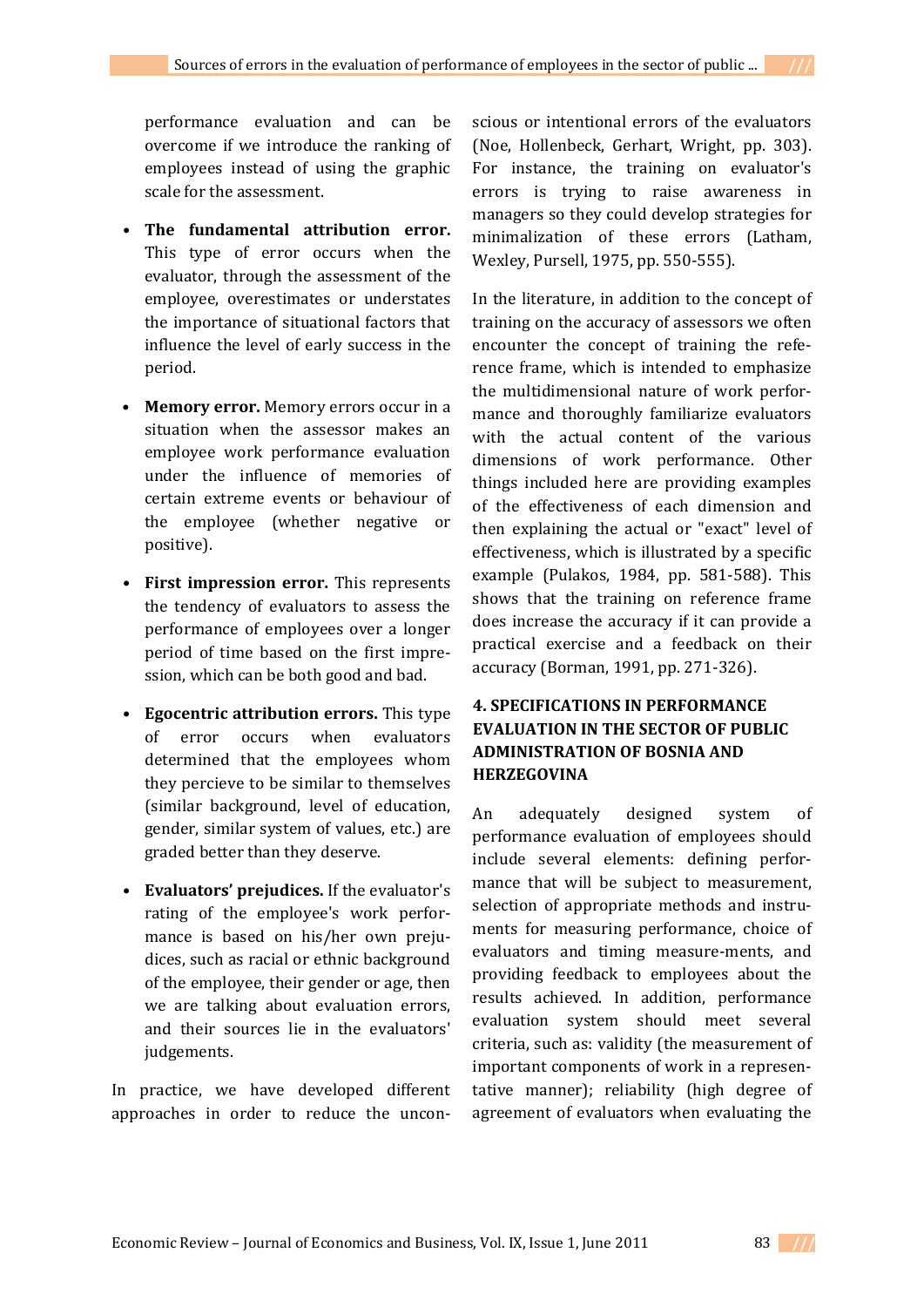performance of employees), practicality (the low cost of setting up and implementing performance evaluation systems) and the criterion of avoiding discrimination. If the performance evaluation system is not adequately structured, and if it does not meet these criteria, its implementation can have a num‐ ber of negative implications for the organizational goals and effectiveness, and also for the social atmosphere at work and motivation of employees. The most important functions of the implementation of performance evalua‐ tion system that should be achieved in the organization are: development skills (identi‐ fication of individual strengths and weakne‐ sses, such as lack of skills and motivational problems, relocation planning, identifying training needs, etc.), stabilization skills (Human Resource Planning, Evaluation of the realization on organizational goals, identifying organizational needs for development, etc.), administration skills (promotion, salaries, retention or dismissal) and documentary skills (documentation for some decisions in the field of human resources, the basis for compliance with legislation in the field of labour and employment).

The legislation system on evaluation of the employees in public administration is defined and regulated by the Law on Civil Service in the Institutions of Bosnia and Herzegovina (Official Gazette of BiH, 12/02), the Rules of Procedure of evaluation and promotion of civil servants in BiH Institutions (Official Gazette of BiH, 17/04), and the Law on Ministries and administrative bodies (Official Gazette of BiH, 05/03). The subject of evaluation is the quality of performance as well as efficient, professional and timely work performance, obligatory vocational education and training, a proper attitude towards the means of work, the rational use of working time and presence at work, the expression of personal characters at work ‐ such as the

attitudes and behaviour towards clients and colleagues, writing and publishing scientific papers, books, school books, studies and publications.The work of the Ministry Secretary, Minister Assistant and the General Inspector is evaluated by the Minister with the consent of the Deputy Minister. The work of the manager and deputy manager of admini‐ strative organizations within the Ministry is evaluated by the Minister, with the consent of the Deputy Minister and is based on previous reviews of the Ministry Secretary. The Assistant of the Head of the Administrative Organization and the General Inspector of the Administrative Organization is evaluated by the manager of the Administrative Organi‐ zation. The work of the Operation Manager and Deputy Head of the Administrative Council of Ministers of the organization is evaluated on the basis of the Commission's report, for which the commission is specially trained. Proposal of Decision on the work of other civil servants is dependent on superior civil servant, who submitts his/her proposal to the relevant senior civil servant to look through. The procedure for evaluation of civil servants is conducted at least once during the period of twelve months. According to the Law on Civil Service in the Institutions of Bosnia and Herzegovina, the government officials with a negative score are provided with the additional training, and also a civil servant is dismissed if two consecutive evaluations of his/her work are negative.

Through the analysis of the existing system of evaluation performance in the public administration in BiH, we can see that its implementation primarily leads to achieving the documentary and administrative functi‐ ons, and only partially development and stabilization functions. Moreover, even though the Law on Civil Service in the Institutions of Bosnia and Herzegovina provides that the results of evaluations are taken into account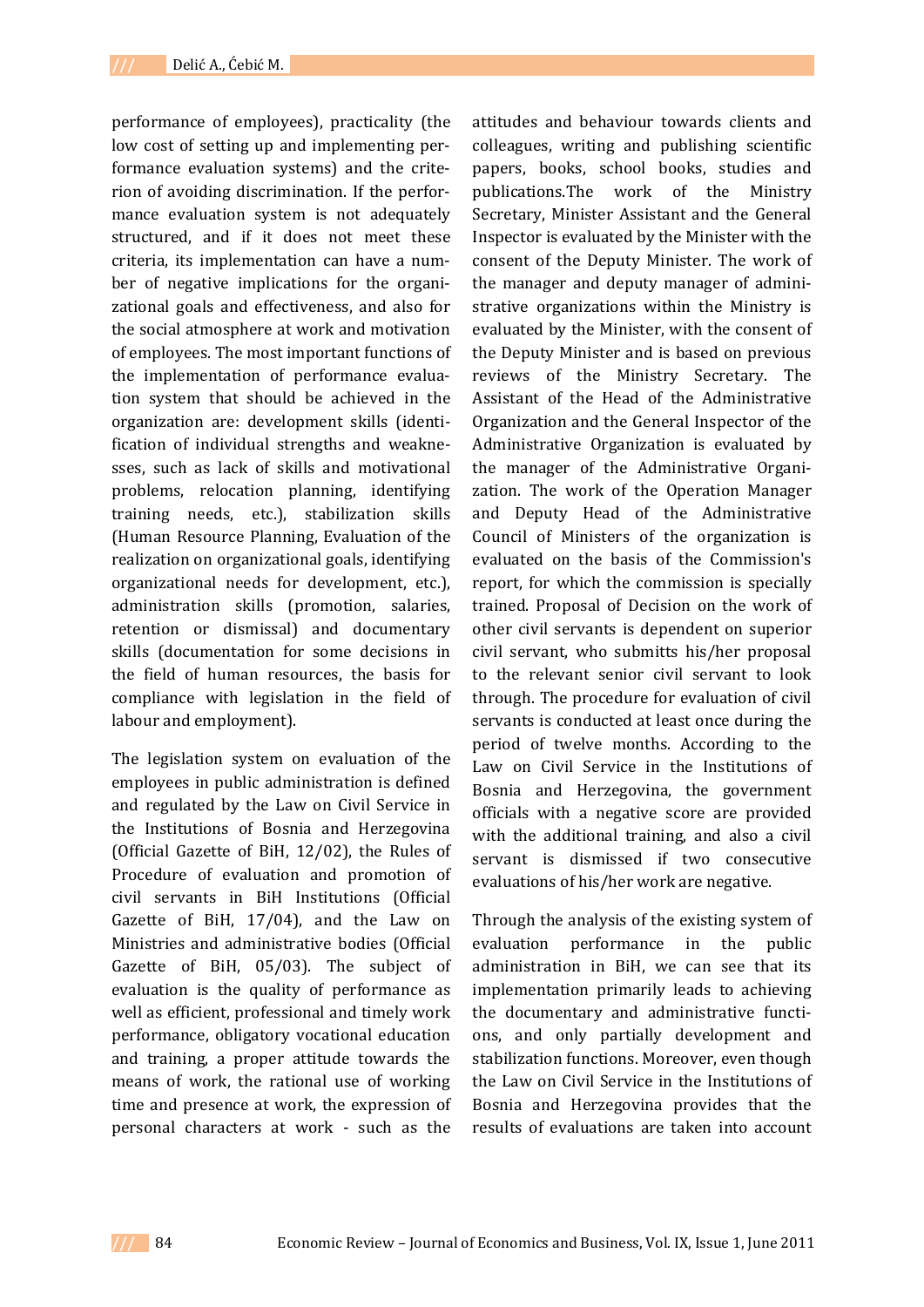for promotion and internal transfers, in theory, the promotion decisions based on this ground are very rarely achieved and there are several reasons for that: 1) the law has not precisely defined the rating that the employee must reach in order to be promoted 2) the decision‐making process involves only the supervisors (which, according to the recent trends in the field of human resource management, does not result in an objective evaluation 3) the questionnaire that is used as an instrument for the purpose of evaluation is universal and general, it is not adjusted sufficiently to the specification and content of each work. Although the civil servant may get a raise in salary based on the evaluation of his/her work, the additional income for the employees who are rated as "extremely successful", in relation to those who are rated as "successful" is minor. Taking all this into account, it seems justified to question how employees and managers in the Public Administration of BiH perceive possible errors and sources of errors and mistakes that occur in the process of evaluation perfor‐ mance, which also constitutes the subject of empirical research, whose specification and its results are presented below.

# **5. EMPIRICAL STUDY ON ERRORS IN WORK EFFICIENCY IN THE SECTOR OF THE PUBLIC ADMINISTRATIONS OF BOSNIA AND HERZEGOVINA**

## **5.1. Defining a core set and research instruments**

The basic research consists of a set of organs of public administration of Bosnia and Herze‐ govina or Bosnia and Herzegovina institutions including: agencies, directories, institutes, committees, ministries, offices and others. Taking into consideration the limitations that are characteristic of the public administration, it was decided that a survey sample will

consist of 100 direct supervisors and 200 of employees (civil servants and employees). During the set-up of a survey sample, a stratified - random sample method was used, and this pattern is based on the principles of the theory of probability, where elements of the sample are selected randomly (*Simple Random Sample*). Specifically, it is a disproportionately stratified sample that we are talking about. Stratification was perfor‐ med according to the data and organizational schemes of public administration, and so we have come up with the following strata: top management level (first stratum), the middle management level (second stratum) and the lowest management level and other employyees (third stratum).

A total of 249 employees at the top mana‐ gement level (directors, assistant directors, ministers, deputy ministers, and others) are employed in Public Administration of Bosnia and Herzegovina. A total of 463 employees belong to middle management level (heads of departments, groups, units, offices and others) and a total of 3,000 employees are at the lowest level (professional advisors, senior associates, professional associates, senior associates, and employees). The questionnaire covered: 100 immediate supervisors (27 civil servants at the highest management level, 73 civil servants at the middle‐management level) and 200 employees (civil servants and employees) in public administration. Due to a large number of questions contained in the questionnaire, in most cases the form of closed questions was selected. Those are the questions with answers that have a multiple choice of intensity. In most cases the questions with multiple choice of intensity applied a Likert‐type scale, which consists of five intensities, and a number of claims, which are an indication of a certain attitude.

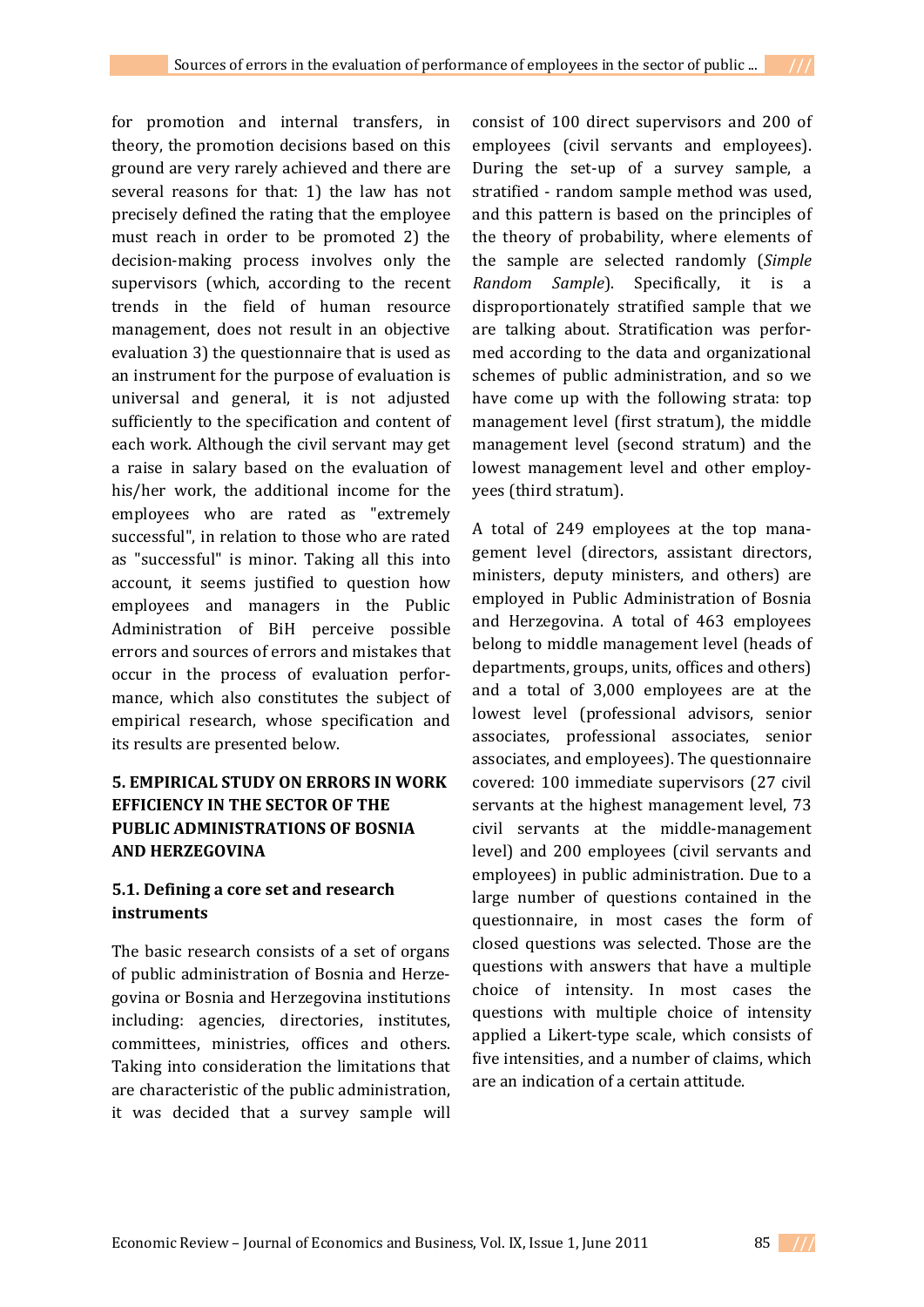| I believe that mistakes in assessing<br>the work performance are the<br>result of the shortcomings of the<br>existing system of evaluation<br>performance of employees | The level of agreement/<br>disagreement |         |                                 |                   |                             |  |
|------------------------------------------------------------------------------------------------------------------------------------------------------------------------|-----------------------------------------|---------|---------------------------------|-------------------|-----------------------------|--|
|                                                                                                                                                                        | completely<br>agree                     | I agree | I agree to<br>certain<br>extent | I do not<br>agree | I do not<br>agree at<br>all |  |
| All the employees                                                                                                                                                      | 34,67%                                  | 35,00%  | 21,67%                          | 7,67%             | 1,00%                       |  |
| Top management level                                                                                                                                                   | 33,33%                                  | 33,33%  | 22,22%                          | 7,41%             | 3,70%                       |  |
| The middle management level                                                                                                                                            | 27,40%                                  | 42,47%  | 27,40%                          | 2,74%             | 0,00%                       |  |
| The lowest management level                                                                                                                                            | 37,50%                                  | 32,50%  | 19,50%                          | 9,50%             | 1,00%                       |  |

Table 5.1. Attitudes of employees towards the existing grading system of those employed in the public administration of BiH (Source: results of empirical research)

#### **5.2. Data Processing**

The collected data were processed on a personal computer using Microsoft's software package for the spreadsheet Excel 2007. The following approaches to the analysis of collected data, which are common in scientific applications of statistical methods, were used:

- Descriptive statistical analysis of collected data;
- Descriptive analysis of relationships among the selected data.
- Descriptive statistical analysis of collected data, done for each individual question and for each stratum separately.

#### **5.3. Research Results**

The results of empirical research show that the majority of managers, civil servants and employees in the public administration of Bosnia and Herzegovina, agree that the errors in performance evaluation are mostly due to

the lack of structure in the existing system of performance evaluation of employees. Speci‐ fically, a total of 69.67% of all the employees in the public administration of Bosnia and Herzegovina (civil servants and employees), and a 66.67% at the highest management level, 69.86% at the middle‐management level and 65.50% at the lowest management level "totally agree" or "just agree" that the error in evaluation of the operating performance results in the lack of a design for the existing system of evaluation performance of employyees (Table 5.1.; Graph 5.1. i 5.2).

When we consider the strata in the sample, it is particularly important to pay attention to the middle management level (heads of departments, groups, units, etc.) in terms of adequacy/inadequacy of the design of the existing evaluation performance system, since the mid‐level managers are involved in the evaluation process in two ways: as evaluators themselves and as those who will be evaluated by others.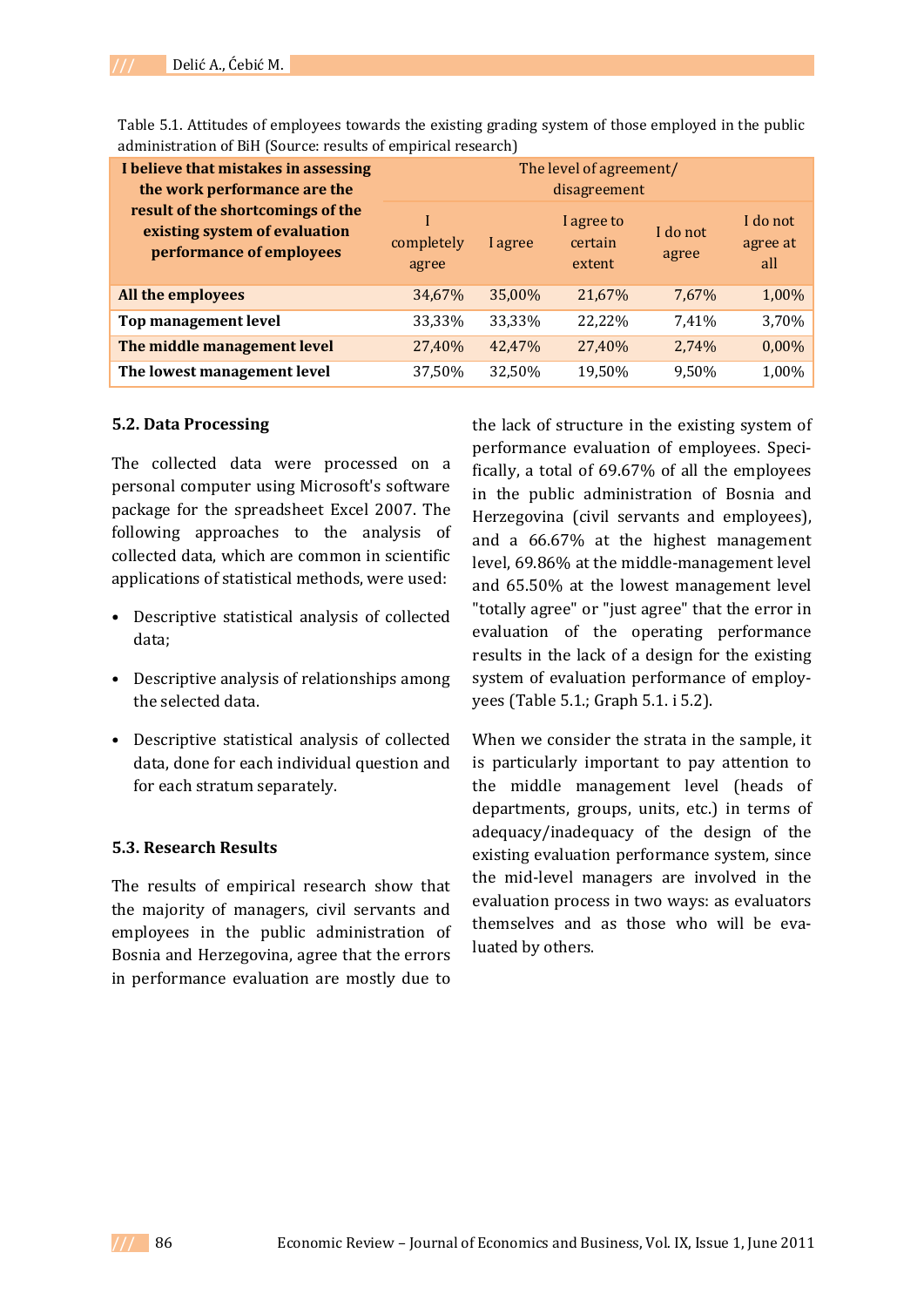

*Graph 5.1. Attitudes of employees towards the* Graph 5.1. Attitudes of employees towards the existing grading system of those employed in the public *administration of BiH (Source: results of empirical research)* 



*Graph 5.2. Attitudes of employees towards the* Graph 5.2. Attitudes of employees towards the existing grading system of those employed in the public *existing grading system of those employed in the* administration of BiH – for all the strata according to sample (Source: results of empirical research)

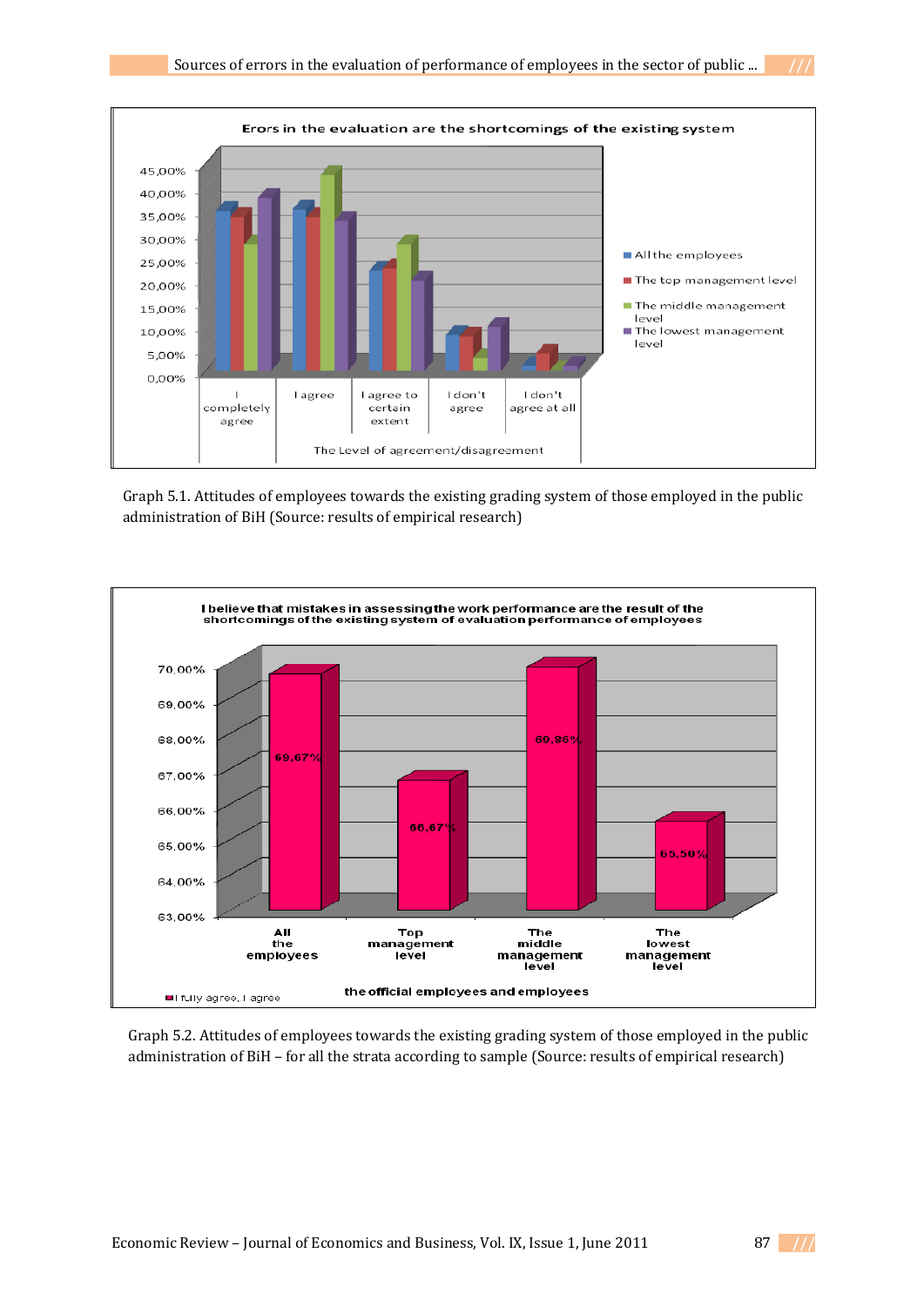Based on the results of empirical research, we can feel free to conclude that employees in the public administration of BiH, percieve the choice of performance evaluators as an impor‐ tant one, and consider that the change

towards the direction of the inclusion of a bigger number of reviewers would result in objective outcomes of the evaluation process and work efficiency.

Table 5.2. Attitudes of employees in the public administration of BiH on the supervisors who are the evaluators (Source: results of empirical research)

| I believe that the evaluation of work<br>efficiency should be more objective if | The level of agreement/<br>disagreement |         |            |          |          |
|---------------------------------------------------------------------------------|-----------------------------------------|---------|------------|----------|----------|
| the supervisors would be evaluated                                              |                                         | I agree | I agree to | I do not | I do not |
| by the employees at a level below                                               | completely                              |         | certain    | agree    | agree at |
| them                                                                            | agree                                   |         | extent     |          | all      |
| All the employees                                                               | 27,67%                                  | 40,00%  | 18,67%     | 11,00%   | 2,67%    |
| Top management level                                                            | 22,22%                                  | 44.44%  | 29,63%     | 3,70%    | 0,00%    |
| The middle management level                                                     | 17,81%                                  | 56,16%  | 10,96%     | 9.59%    | 5,48%    |
| The lowest management level                                                     | 32,00%                                  | 33,50%  | 20,00%     | 12,50%   | 2,00%    |



Graph 5.3. Attitudes of employees in the public administration of BiH on subordinates as evaluators (Source: results of empirical research)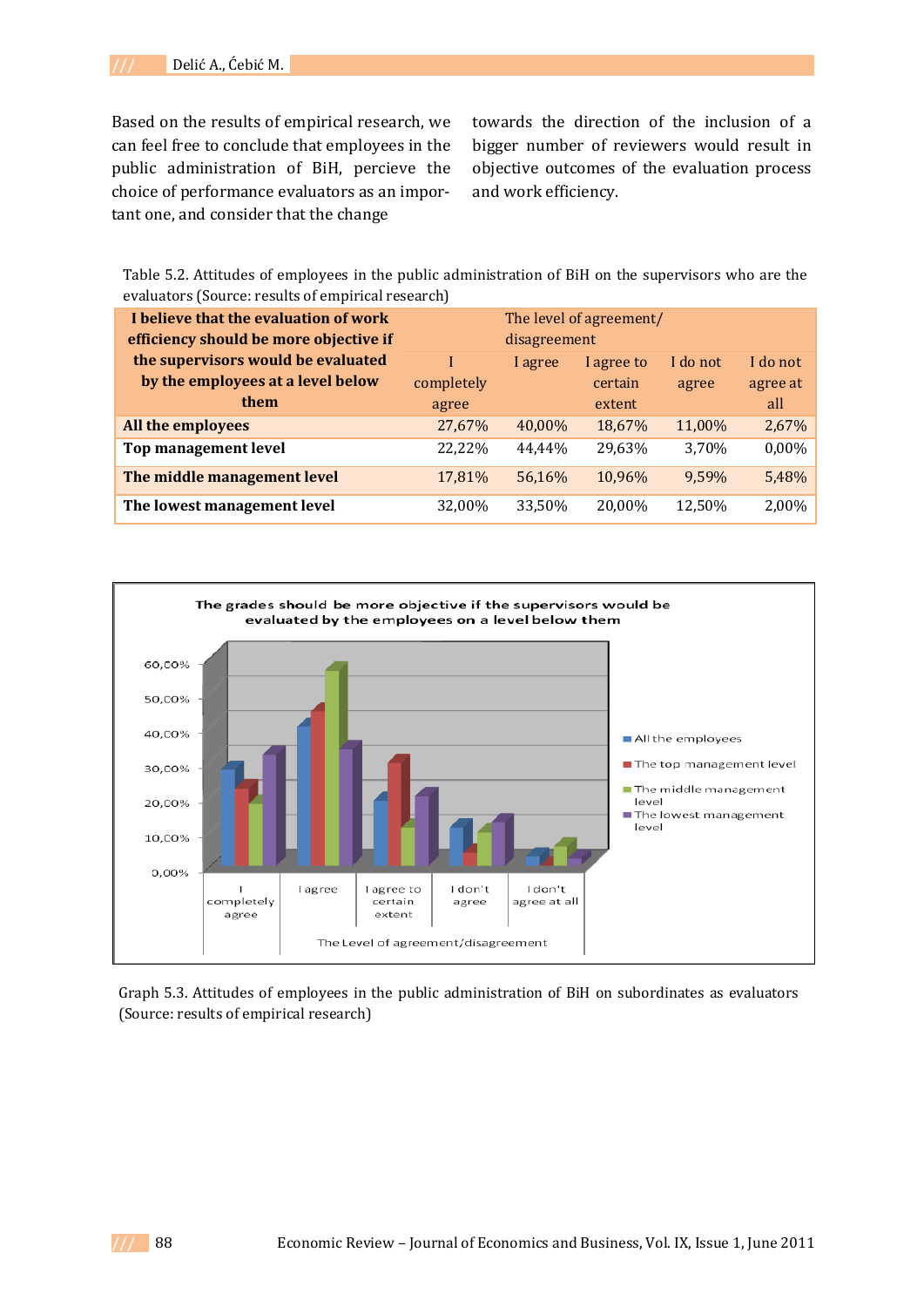The results of empirical research show that 67.67% of employees (civil servants), 66.67% of employees at the top management level, 73.97% employees at the middle management level and 65.50% of employees at the lowest management level in the public administration of BiH "fully agree"or "just agree" that the evaluation of work performance would be more objective if the supervisors were graded by the employees at a level below them. The empirical data also show that the employees in the public administration of BiH, believe that the process of performance evaluation of employees would be more objective if they included associates

/colleagues in the process of work perfor‐ mance evaluation. This can be explained by the fact that most associates know the various dimensions of job performance of their colleagues, and are familiar with the effects of situational factors that determine work efficiency in a given period. Results of other studies in this field show that the performance evaluation, where evaluators were colleagues and collaborators, resulted in more objective and stable evaluation during a specified time period.



Graph 5.4. Attitudes of the employees in the public administration of BiH on their managers as *of empirical research)* evaluators ‐ all strata in the sample (Source: results of empirical research)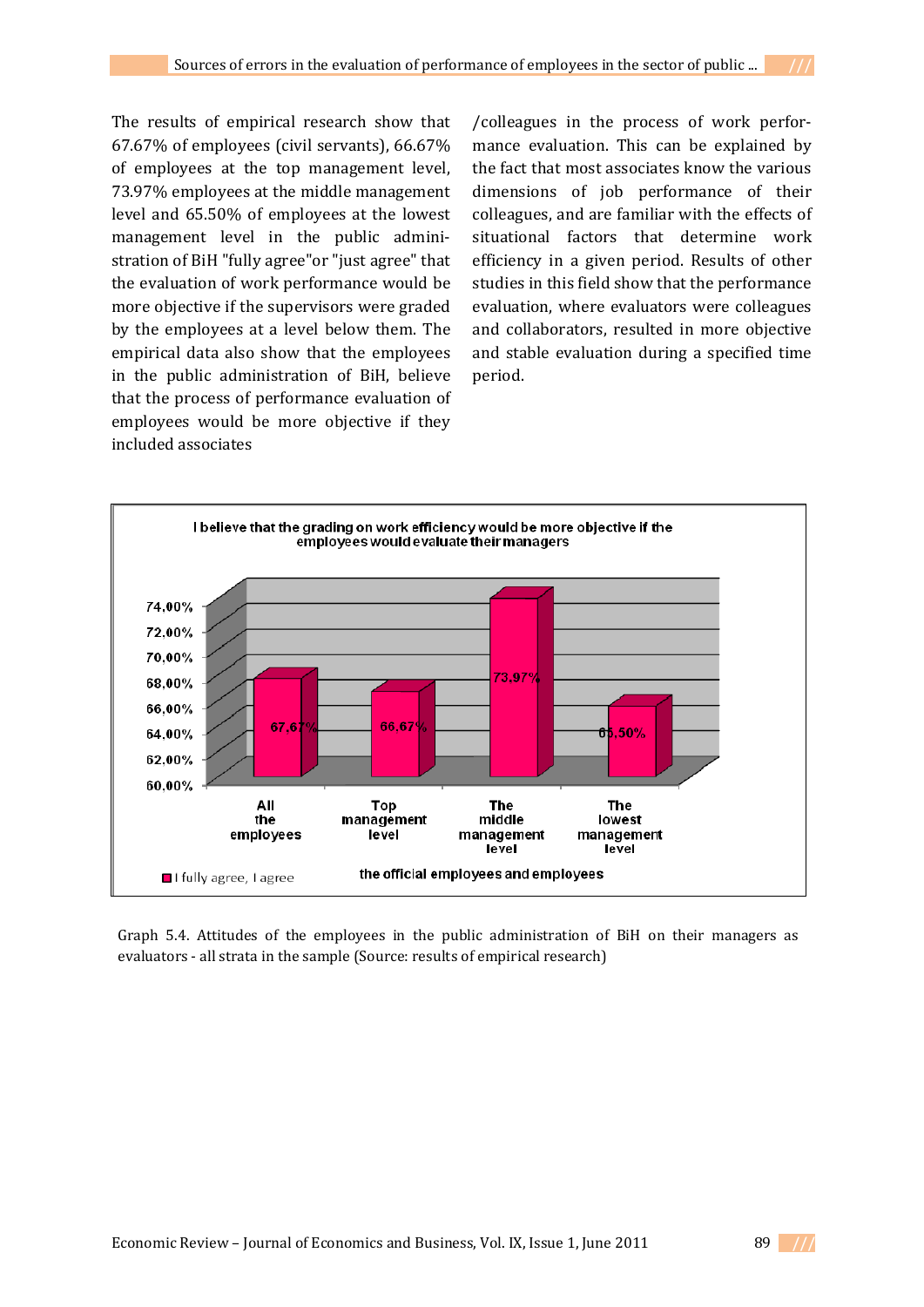Table 5.3. Attitudes of the employees in the public administration of BiH towards their colleagues as evaluators (Source: Results of empirical research)

| I believe that the grading on work | The level of agreement/ |         |            |          |          |
|------------------------------------|-------------------------|---------|------------|----------|----------|
| efficiency would be more objective | disagreement            |         |            |          |          |
| if colleagues were evaluating one  | I completely            | I agree | I agree to | I do not | I do not |
| another (along with the            | agree                   |         | certain    | agree    | agree at |
| supervisors)                       |                         |         | extent     |          | all      |
| All the employees                  | 24,67%                  | 44,00%  | 17,33%     | 9,67%    | 4,33%    |
| Top management level               | 29,63%                  | 37,04%  | 22,22%     | 11,11%   | 0,00%    |
| The middle management level        | 21,92%                  | 49,32%  | 20,55%     | 4,11%    | 4,11%    |
| The lowest management level        | 25,00%                  | 43.00%  | 15,50%     | 11,50%   | 5,00%    |



*Graph 5.5. Attitudes of the employees in the public* Graph 5.5. Attitudes of the employees in the public administration of BiH towards their colleagues as *administration of BiH towards their colleagues as evaluators (Source: Results of empirical research)* evaluators (Source: Results of empirical research)

The results obtained on the basis of empirical research show that 68.67% of employees (civil officials and employees), 66.67% of the employees at the top management level, 71.23% of the employees at the middle management level and 68.00% of the

employees at the lowest management level in the public administration of BiH "fully agree" or "agree" that the work performance evaluation would be more objective when, in addition to their superiors, colleagues eva‐ luated one another.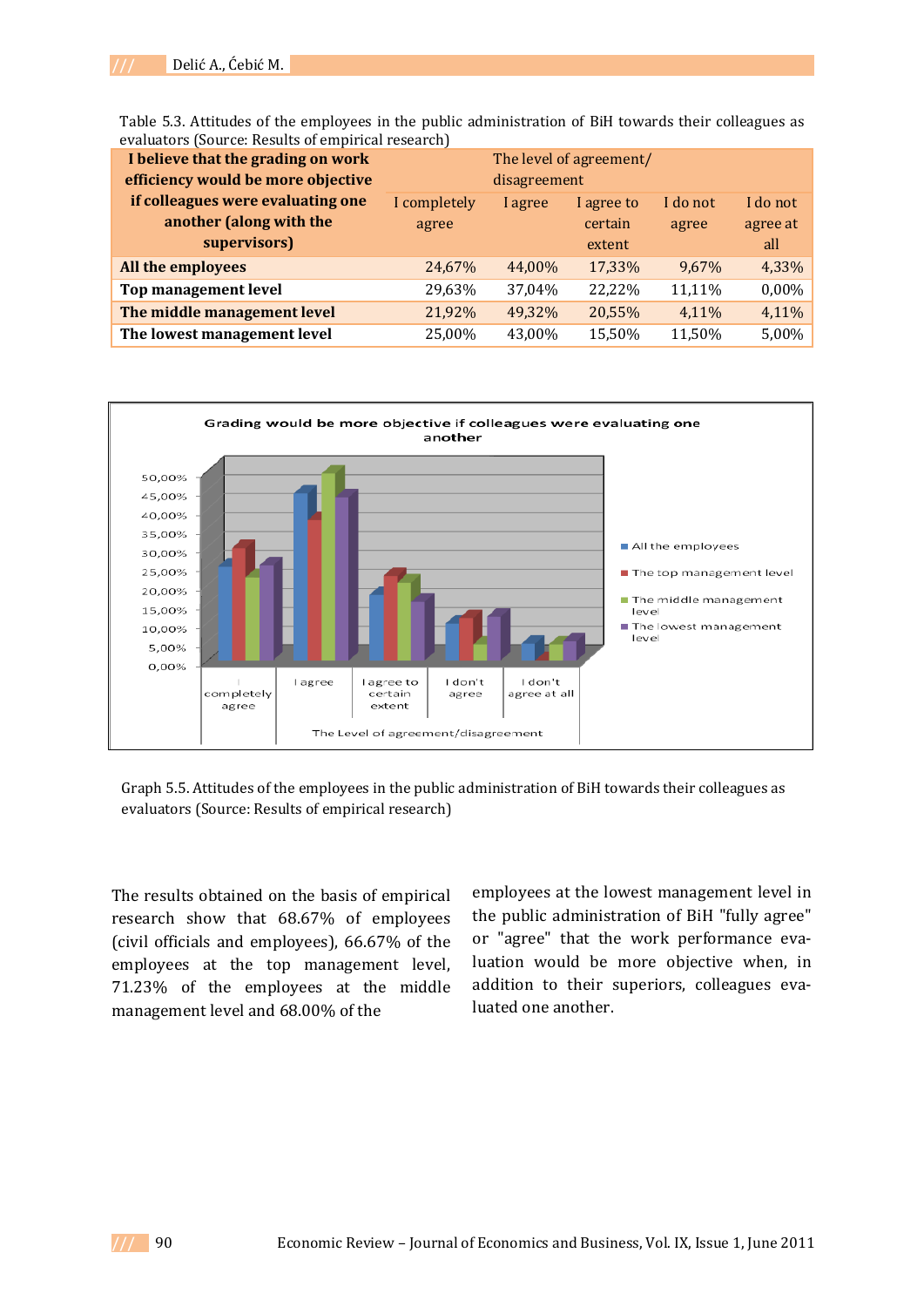

*administration of BiH towards their colleagues as* Graph 5.6. ‐ Attitudes of the employees in the public administration of BiH towards their colleagues as *evaluators – for all the strata in the sample (Source:* evaluators – for all the strata in the sample (Source: results of empirical research)

| Table 5.4. Attitudes of the employees in the public administration of BiH towards the self-evaluation |  |
|-------------------------------------------------------------------------------------------------------|--|
| (Source: results of empirical research)                                                               |  |

| I believe that the grading of the<br>work efficiency would be more<br>objective if the employees in the<br>public administration, in<br>addition to the superiors, were<br>self-evaluated | The level of agreement/<br>disagreement |         |                                 |                   |                             |
|-------------------------------------------------------------------------------------------------------------------------------------------------------------------------------------------|-----------------------------------------|---------|---------------------------------|-------------------|-----------------------------|
|                                                                                                                                                                                           | I completely<br>agree                   | I agree | I agree to<br>certain<br>extent | I do not<br>agree | I do not<br>agree at<br>all |
| All the employees                                                                                                                                                                         | 11,00%                                  | 19,67%  | 25,00%                          | 27,33%            | 17,00%                      |
| Top management level                                                                                                                                                                      | 3,70%                                   | 14,81%  | 59,26%                          | 11,11%            | 11,11%                      |
| The middle management level                                                                                                                                                               | 1,37%                                   | 28,77%  | 30,14%                          | 10,96%            | 28,77%                      |
| The lowest management level                                                                                                                                                               | 15,50%                                  | 17,00%  | 18,50%                          | 35,50%            | 13,50%                      |

The employeed themselves, as evaluators, have the best insight into their own work. However, it is generally known that there is always a risk of overestimating and under‐ estimating their work efficiency. Studies conducted in this field show that grades that are the result of self‐evaluation were usually higher than the ratings conducted by managers, and women were more likely to self‐evaluate themselves with the lower

grading compared to men and the same applies for younger people who would evaluate themselves with the lower ratings, unlike the older people. The results of research conducted in the public admi‐ nistration of Bosnia and Herzegovina con‐ firmed that the self-evaluation is rather subjective to some extent.

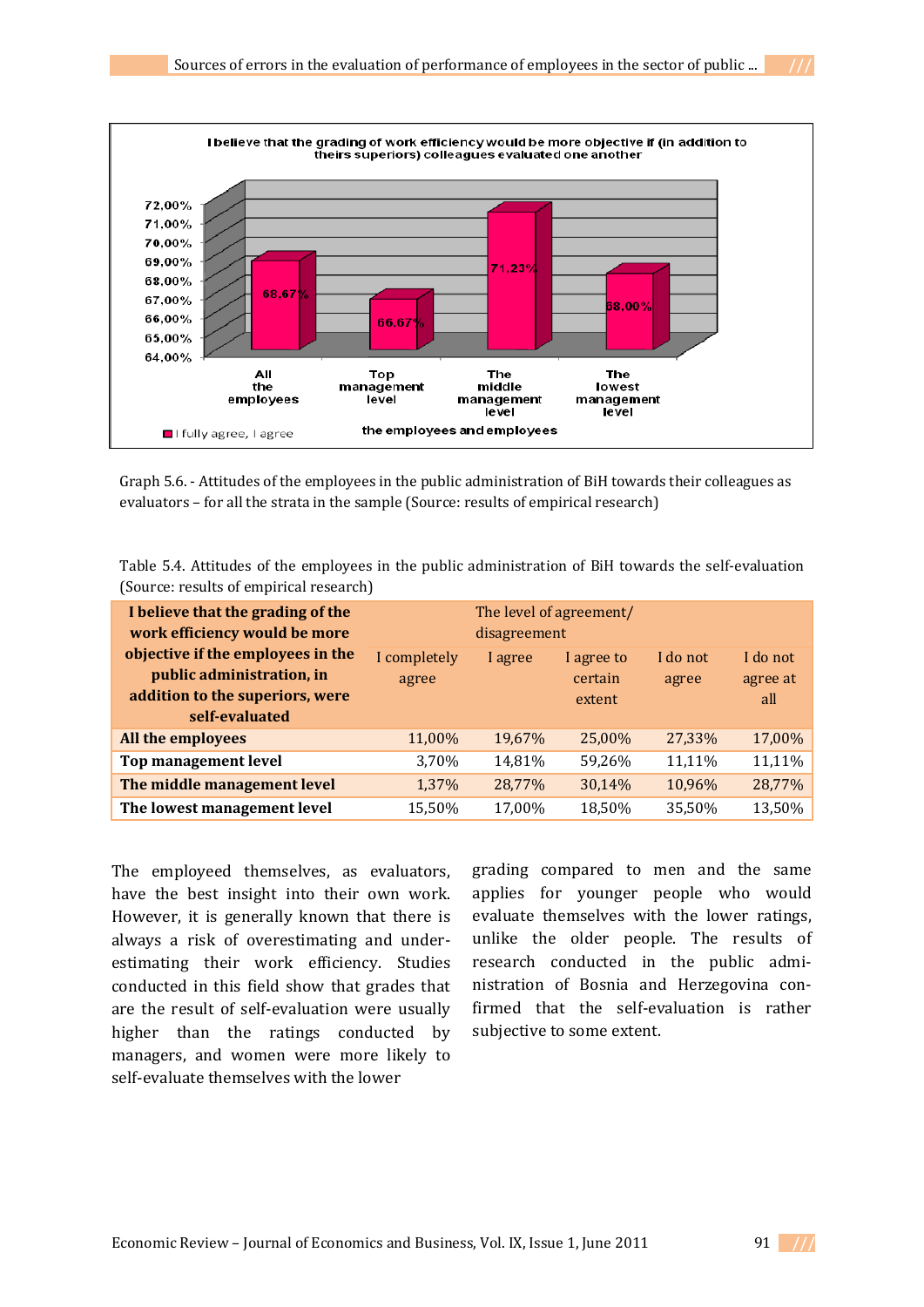

*Graph 5.7. Attitudes of the employees in the public* (Source: results of empirical research) Graph 5.7. Attitudes of the employees in the public administration of BiH towards the self‐evaluation



*Graph 5.8. Attitudes of the employees in the public* strata in the sample (Source: results of empirical research)Graph 5.8. Attitudes of the employees in the public administration of BiH on the self‐evaluation ‐ for all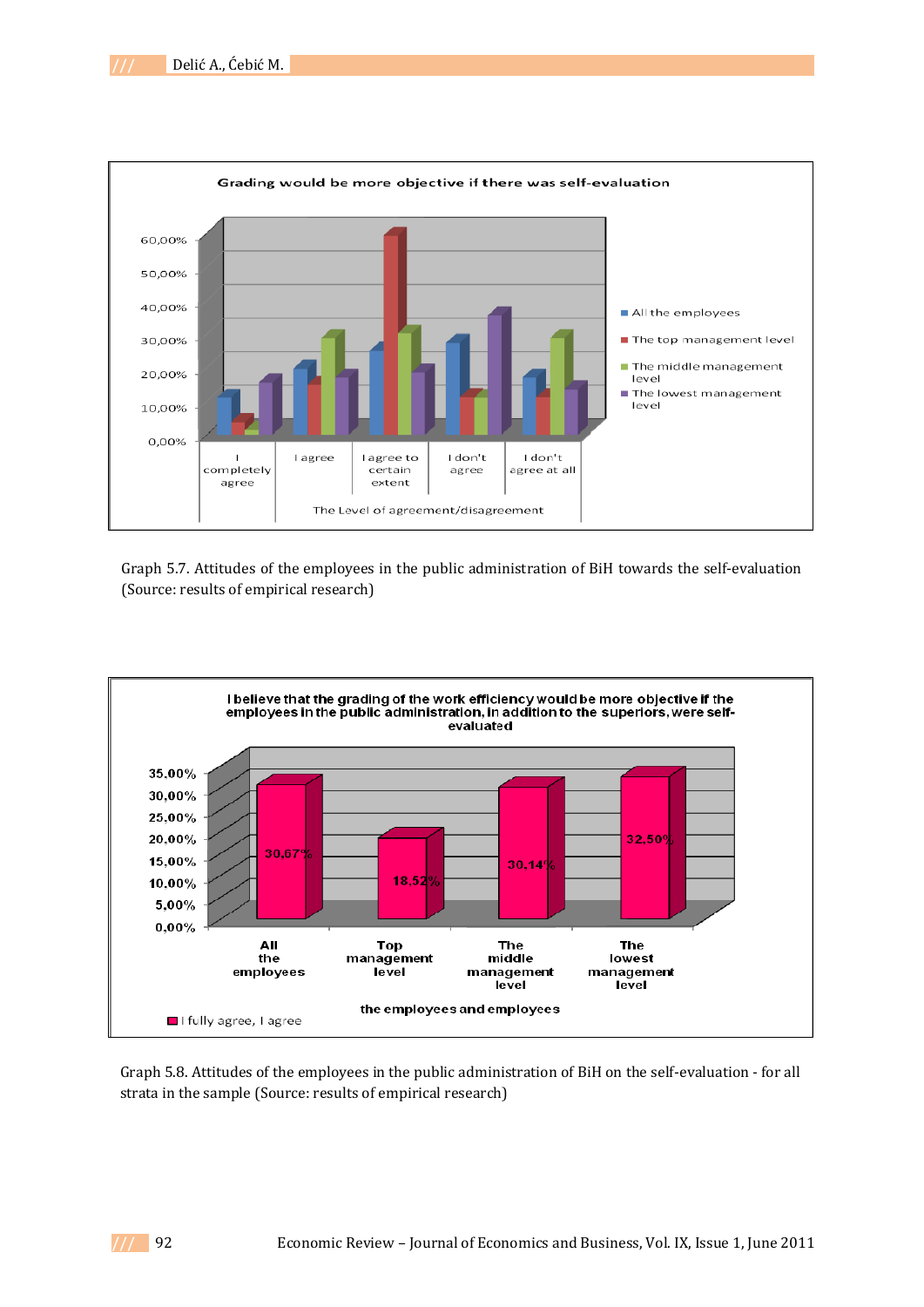The results of empirical research suggest that the work performance evaluation would not be objective when (in addition to superiors) the employees in the public administration of Bosnia and Herzegovina self‐evaluated themselves. In fact, only 18.52% of the employees at the top management level, 30.14% of the employees at the middle management level, and 32.50% of of the employees at the lowest management level, believe that the evaluation of work performance were more objective when (in addition to superiors) employees in the public administration rated themselves. In general we can conclude that over 60% of civil officials and employees in public admini‐ stration believe that the use of self‐evaluation performance of the employees would not achieve the re‐design of the existing system of evaluation in the terms of increasing its objectivity.

The majority of the employees in the public administration of BiH believe that the questionnaires used for the purpose of perfor‐ mance evaluation are not appropriately structured and suitable for job content, therefore they are resulting in evaluation. A total of 40.74% of the employees at the top mana‐ gement level, 45.21% of the employees at the middle management level, 56% of the employees at the lowest management level and 52% of all employees (civil servants and employees) fully agree that the objectivity of grading on work efficiency evaluation would increase if the questionnaires used for this purpose were more closely adapted to job content.

Table 5.5. Attitudes of the employees in the public administration of BiH towards the relevance of the questionnarie on work content (Source: results of empirical research)

| I believe that the grading of the<br>work efficiency would be more<br>objective if the respondents we are<br>questionning were better prepared<br>and more suitable for the work<br>content and its demands | The level of agreement/<br>disagreement |         |                                 |                   |                             |  |
|-------------------------------------------------------------------------------------------------------------------------------------------------------------------------------------------------------------|-----------------------------------------|---------|---------------------------------|-------------------|-----------------------------|--|
|                                                                                                                                                                                                             | I completely<br>agree                   | l agree | I agree to<br>certain<br>extent | I do not<br>agree | I do not<br>agree at<br>all |  |
| All the employees                                                                                                                                                                                           | 52.00%                                  | 36,00%  | 9,67%                           | 1,00%             | 1,33%                       |  |
| Top management level                                                                                                                                                                                        | 40.74%                                  | 44.44%  | 11.11%                          | 3,70%             | $0.00\%$                    |  |
| The middle management level                                                                                                                                                                                 | 45.21%                                  | 45.21%  | 9.59%                           | $0.00\%$          | $0.00\%$                    |  |
| The lowest management level                                                                                                                                                                                 | 56.00%                                  | 31,50%  | 9.50%                           | 1.00%             | 2,00%                       |  |

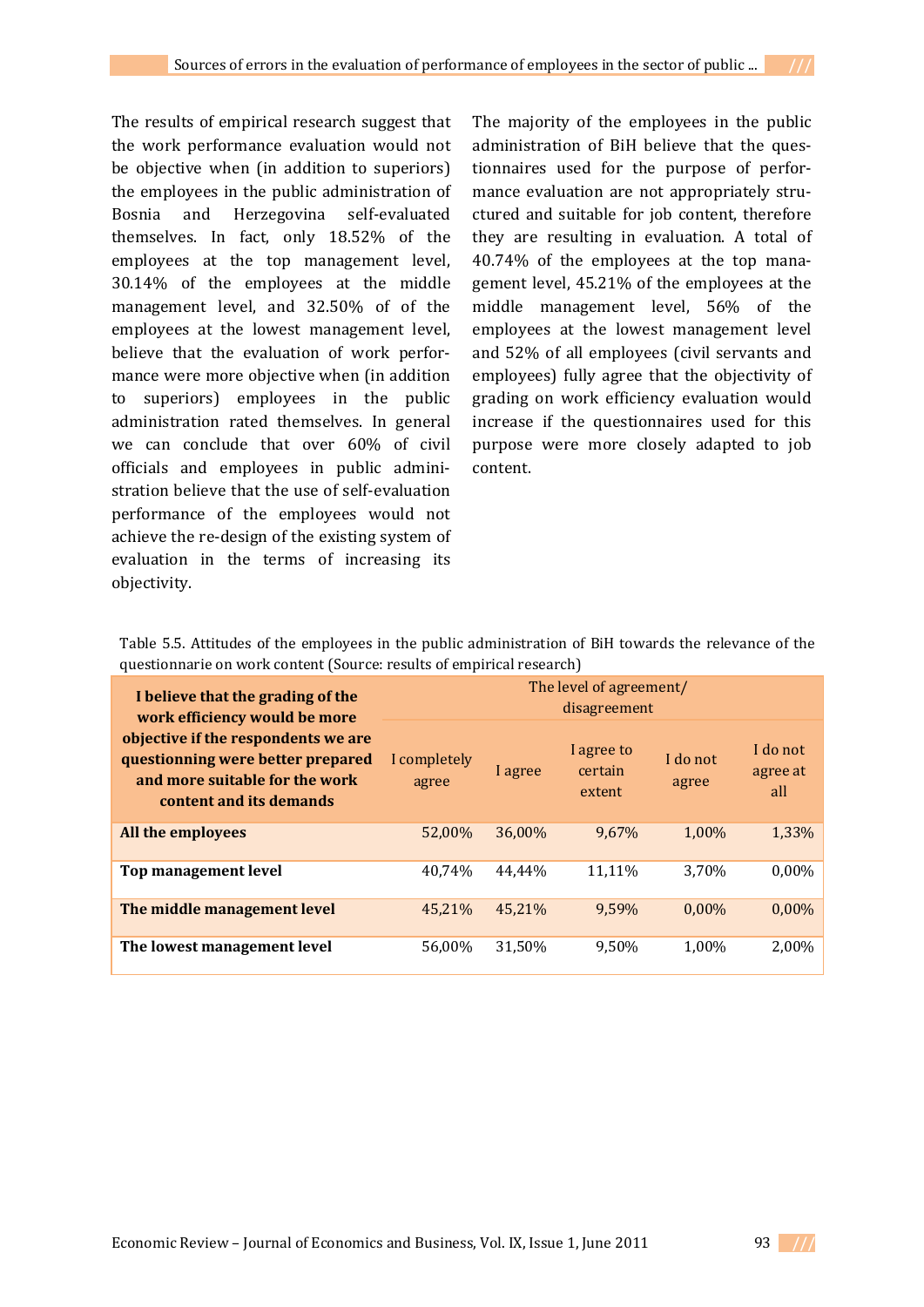

*Graph 5.9. Attitudes of the employees in the public* Graph 5.9. Attitudes of the employees in the public administration of BiH towards the relevance of the *administration of BiH towards the relevance of the* questionnarie on work content (Source: results of empirical research)



*Graph 5.10. Attitudes of the employees in the public* Graph 5.10. Attitudes of the employees in the public administration of BiH towards the relevance of the *administration of BiH towards the relevance of the* questionnarie on work content – for all the strata sample (Source: results of empirical research)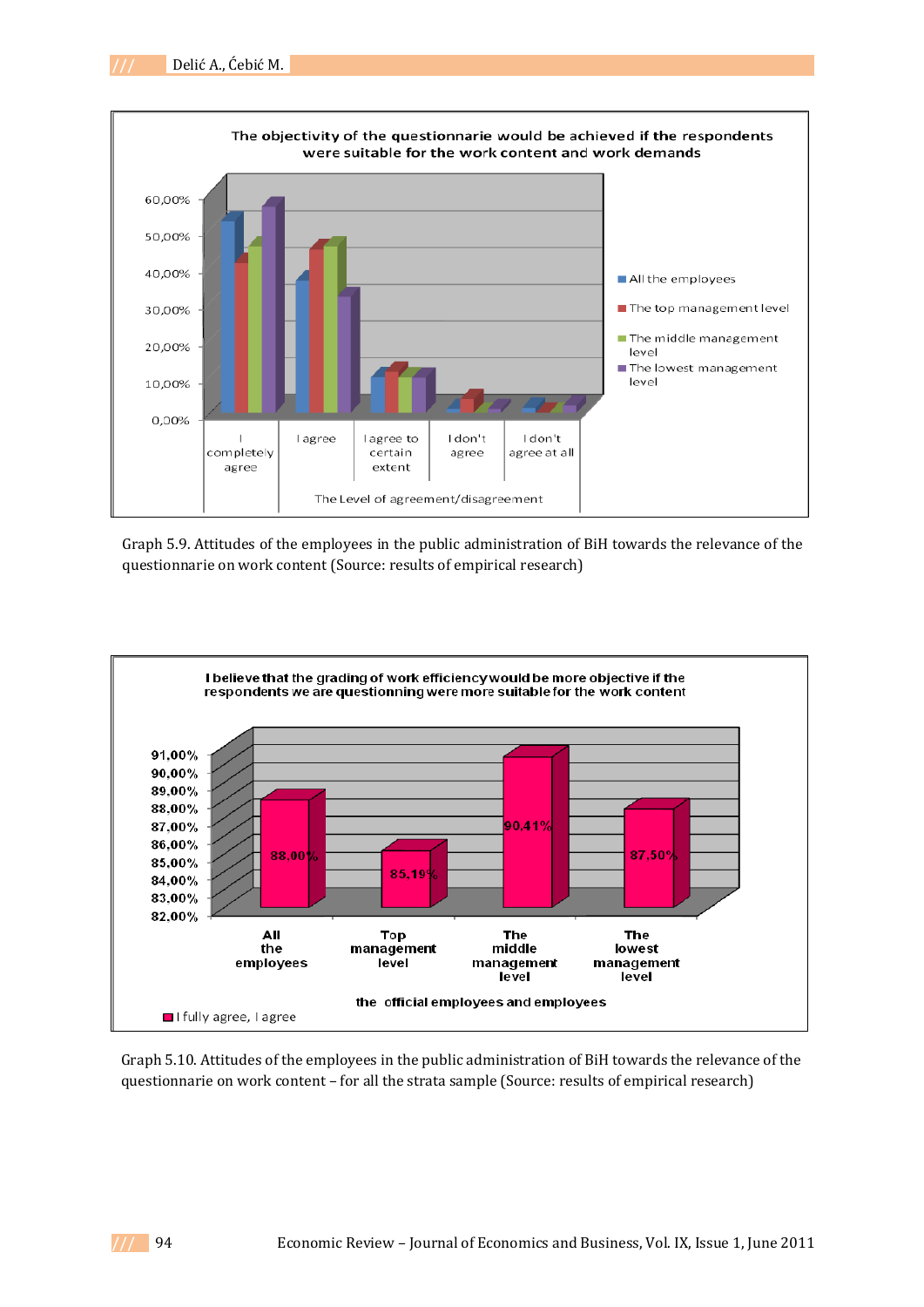Table 5.6. Attitudes of the employees in the public administration of BiH towards the existing system of performance evaluation in terms of motivation (Source: results of empirical research)

| I believe that the existing system<br>of performance evaluation should<br>be changed so its implementation<br>could increase the level of<br>motivation in the employees. | The level of agreement/<br>disagreement |         |                                 |                   |                             |  |
|---------------------------------------------------------------------------------------------------------------------------------------------------------------------------|-----------------------------------------|---------|---------------------------------|-------------------|-----------------------------|--|
|                                                                                                                                                                           | I completely<br>agree                   | l agree | I agree to<br>certain<br>extent | I do not<br>agree | I do not<br>agree at<br>all |  |
| All the employees                                                                                                                                                         | 43,67%                                  | 36,33%  | 15,00%                          | 3,00%             | 2,00%                       |  |
| Top management level                                                                                                                                                      | 44.44%                                  | 48,15%  | 7,41%                           | $0,00\%$          | 0,00%                       |  |
| The middle management level                                                                                                                                               | 41,10%                                  | 47,95%  | 6,85%                           | 1,37%             | 2,74%                       |  |
| The lowest management level                                                                                                                                               | 44,50%                                  | 30,50%  | 19,00%                          | 4,00%             | 2,00%                       |  |

Below we shall present the results of empirical research related to the opinion of respondents about the impact of performance

evaluation of the employees regarding the level of motivation and dedication to work.



**Proformance evaluation in terms of motivation (Source: results of empirical research)** *administration of BiH on the existing system of* Graph 5.11. Attitudes of the employees in the public administration of BiH on the existing system of

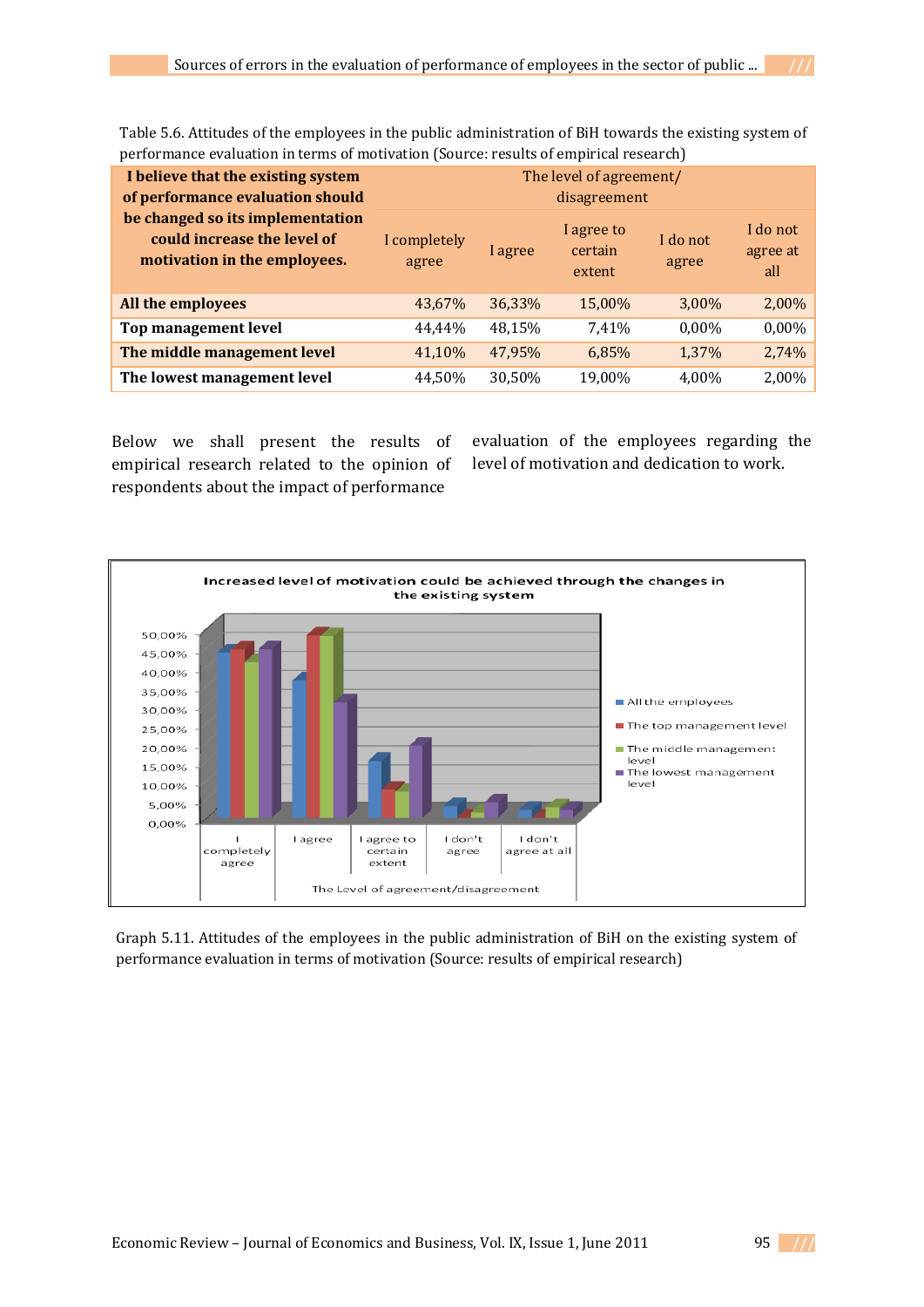



Graph 5.12. Attitudes of the employees in the public administration of BiH towards the existing system of performance evaluation in terms of motivation - all strata in the sample (Source: results of empirical research)

The majority of respondents "completely agree" or "agree" (80% of all the employees, officials and employees) that the existing system of performance evaluation of employ‐ yees should be changed so that its application could increase the level of motivation in the employees.

The results show that even the highest management level consisting of 92.59%, then the middle management level that consists of 89.04%, and the lowest management level which consists of 75% believe that the current grading system needs to be changed because it does not contribute to increasing the level of motivation.

### **5. CONCLUSION**

The theoretical research and practical experience show that evaluating the success of organized labour, can on the one hand have several positive implications that can improve organizational effectiveness, primarily thro‐ ugh the enhancement of employee motivation, creating a basis for recognizing the develop‐ ment potential of employees, training needs etc., while on the other hand, it can reduce employees' commitment to work. Moreover, errors in the design of evaluation performance systems, as well as the manner of its implementation in practice, are largely generated by the biased outcome of an assessment of performance, which hampers the implementation of this process. Based on the results of empirical research presented in this work, we can conclude that the present system of evaluation performance of employyees in public administration of BiH should be redesigned so it could serve for the purpose of increasing the level of motivation in employ‐ ees, and that would include the following: a) the system of performance evaluation of employees in the public administration should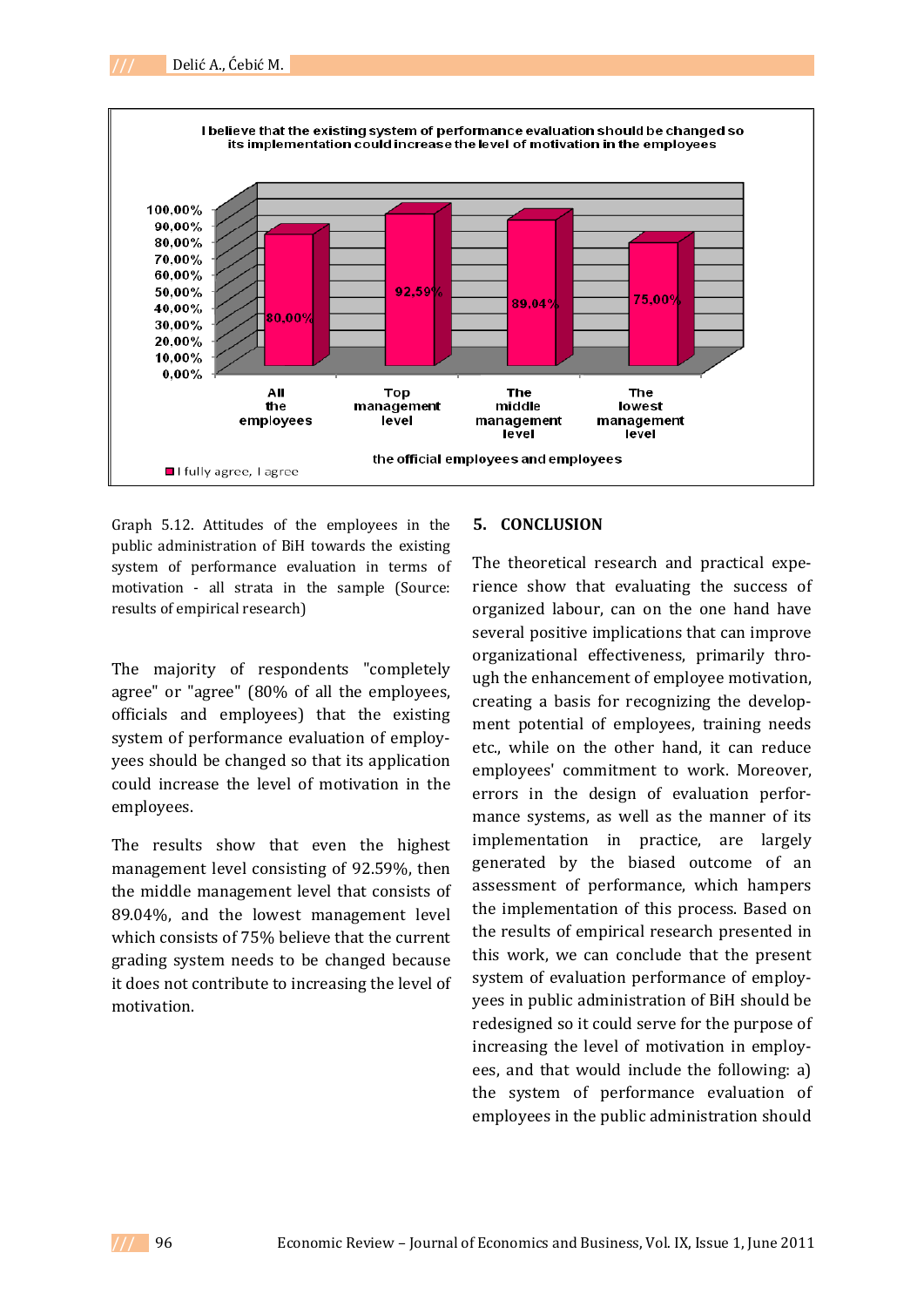be more closely aligned with the goals and strategies of these institutions; b) the per‐ formance evaluation system should be rede‐ signed so that it includes the measurement of relevant aspects of the job; c) the selection of evaluators in the evaluation process should be based on the so-called concept of the "360" degrees (which implies the involvement of a number of reviewers, not just the immediate supervisors), d) the choice of methods and instruments for measuring work performance should be based on the specific requirements of individual groups of jobs; e) it is necessary to make changes in the law and rules that regulate the process of evaluating perfor‐ mance in the sector of public administration. On the basis of the access to the literature on the field of human resource management, it can be concluded that most authors agree that the problems in evaluating the work performance are usually associated with inadequate defining job performance, a bad choice of instruments for measuring work performance, difficulties in the phase of observation and interpretation of job performance, the lack of adequate feedback on the outcome of the evaluation process and performance, and difficulties in making decisions about the future treatment of employees associated with the outcome of their evaluation. It has been confirmed by the results of the empirical research conducted in the public admini‐ stration of BiH, that the problems in the above mentioned fields represent significant limi‐ tations of relevant evaluation on work perfor‐ mance to some extent. Hence, the future theoretical and empirical research evaluating the efficiency of any work should be focused on finding ways to overcome the problems in these fields. This primarily refers to the responses to the following questions: How to define operating performance so that it can reflect the actual contents of the transaction? What kind of training is suitable for the

evaluators and to what extent does it reduce the possibility of errors in observations and interpretation of job performance? What importance should be attached to the results of the evaluation of work performance when making decisions in the field of human resource management? etc.

### **7. REFERENCE**

### **Books**

- 1. Armstrong, M, Baron, A. (1998*) Performance Management The New Realities*, IPD, London
- 2. Armstrong, M. (2009*) Armstrong's Handbook of Human Resource Management Practice*, British Library Cataloguing – in ‐ Publication Data, Kogan Page, London
- 3. Armstrong, M. (2006) *Handbook of Human Resource Management Practice*, 10th ed. London, , GBR: Kogan Page, Limited
- 4. Arthur, D. (1995) *Managing Human Resourcesin Small and MinSized Companies*, Amacom, New York
- 5. Bahtijarevic‐Siber, F. (1999) *Human Resource Management*, Golden Marketing, Zagreb
- 6. Bernardin, H.J, Beatty, R.N. (1984) *Performance Appraisal: Assessing Human Behaviour at Work*, Boston
- 7. Bernardin, H.J., Hagan, C.M., Kane J.S. i Villanova, P. (1998) *Effective Performance Management: A focus on Precision, Customers and Situonal Contraints, Performance Appraisal: State of teh art in Practice*, J.W., Smither, Jossey‐Bass, San Francisco

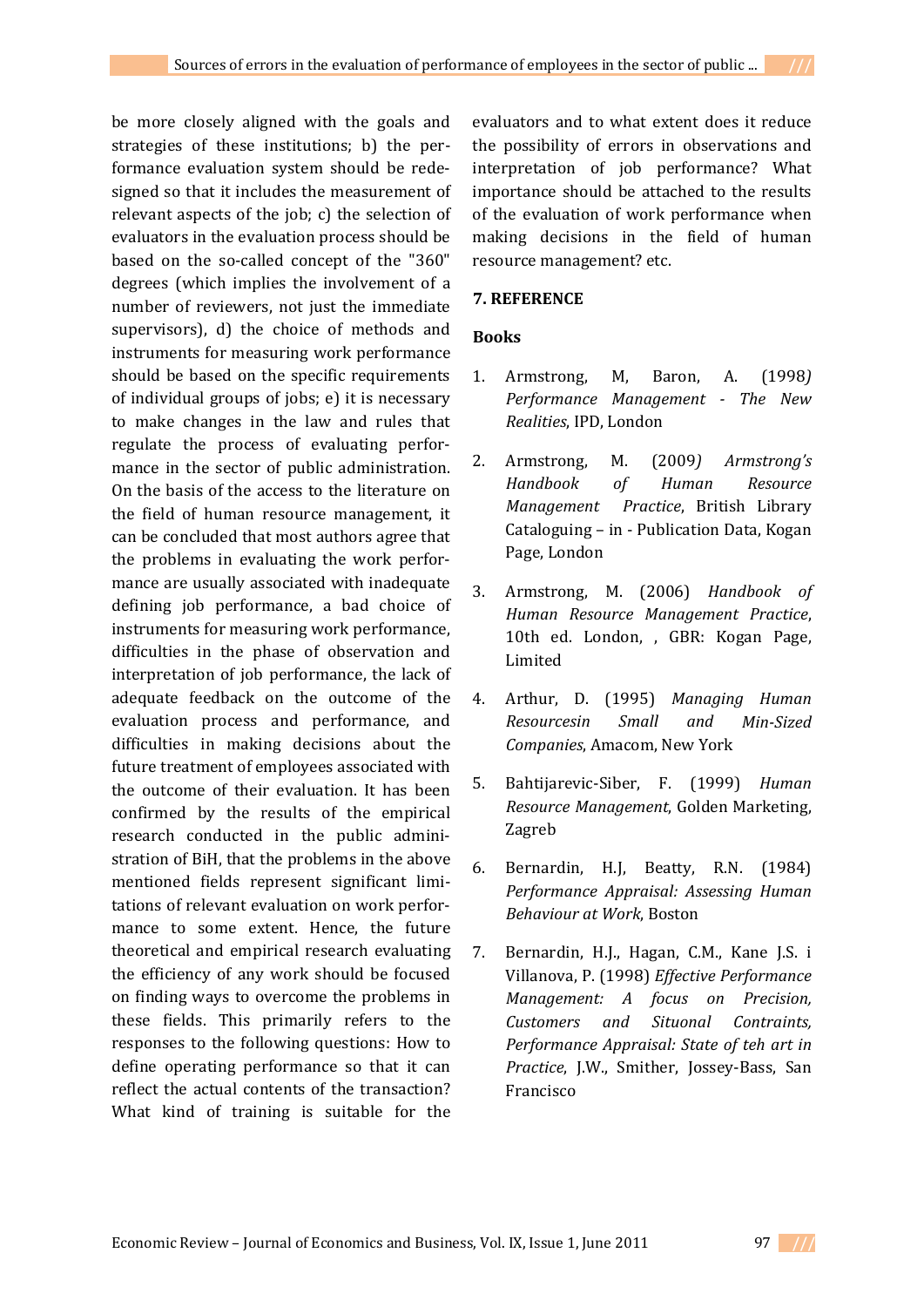- 8. Bernardin, J.H., Russell, J.E. (1998*) HRM: An Experiental Apporoach*, Irwin McGraw‐ Hill
- 9. Bogicevic, B., (2004), *Human Resource Management*, 2nd edition, Publishing Center, Faculty of Economy, Čugura‐print, Beograd
- 10. CaRrell M.R., Elbert N.F., Hatfield R.D. (1995) *Human Resource Management*, 5th edition, Prentice Hall, New York
- 11. Cascio, W.F., Aguinis, H. (2005) *Applied psychology in Human Resource Management*, 6th ed., Pretince Hall, Pearson Education, Inc., Upper Saddle River, New Jersey
- 12. Dessler, G. (2007) *Osnovi menadžementa ljudskih resursa*, IV izdanje, Fakultet organizacionih nauka, Univerzitet u Beogradu, Data Status, Beograd
- 13. Fazlović, S. (2006) *Statistics descriptive and inferential analysis*, Faculty of Economy, University of Tuzla
- 14. Ferris, G., Buckley, M.R. (1996) *Human Resources Management*, 3rd Ed., Upper Saddle River, NJ: Pretince Hall
- 15. Fletcher, C., Wiliams R. (1985) *Performance Appraisal and Career Development*, London: Hutchinson
- 16. Fletcher, C., Williams R. (1992) *Performance Managemnt in The UK: Organisational Experience*, London: IMP
- 17. Fletcher, C. (1993) *Appraisal: Routes to Improved Performance*, London: IMP
- 18. Grote, D. (2002) *The Performance Appraisal Question and Answer Book*, A survival guide for managers, AMACOM, American Management Association, Brodway, New York
- 19. Grout, D. (2008) *Procjena i unapređenje radnog učinka*, Asse, Graph Style, Novi Sad
- 20. Herzberg, F., Mausner, B., Snyderman, B.B. (1959) *The Motivation to Work*, John Wiley & Sons, New York
- 21. Latham, G., Wexley, K. (1981) *Increased Productivity Through Performance Appraisal*, Addison ‐ Wexley, Boston
- 22. Luthans, F., Kreitner, R. (1984) *Organizational Behavior Modification and Beyond: An Operant and Social Learning Approac*h, Scott, Foresman and Company, Glenview III
- 23. Maddux, R.B. (2000) *Effective Performance Appraisals: Crisp 50 Minute Book Course Technology Crisp*, Menlo Park, CA, USA
- 24. Millmore, L. M., P., Saunders, M., Thornhill, A.( 2007) *Strategic Human Resource Management*, Prentice Hall, Pearson Education Limited, Harlow
- 25. Mondy, W.R., Noe Robert, M., Premeaux Shane, R. (2002) *Human Resource Management*, Prentice Hall, 8th edition, Pearson Education Limited, New Jersey
- 26. Murphy, K., Cleveland, J. (1991) *Performance Appraisal: An Organizational Persperctive*, Allyn&Bacon, Boston
- 27. Noe, R.A., Hollenbeck John, R., Gerhart, B., Wright, P.M. (2000) *Human Resource Management*, 4th edition, McGraw –Hill Companies, Boston
- 28. Patten, T., (1982) *A Manager's Guide to Performance Appraisal*, Free Press, New York
- 29. Poister, T.H., (2003) *Measuring Performance in Public and Nonprofit*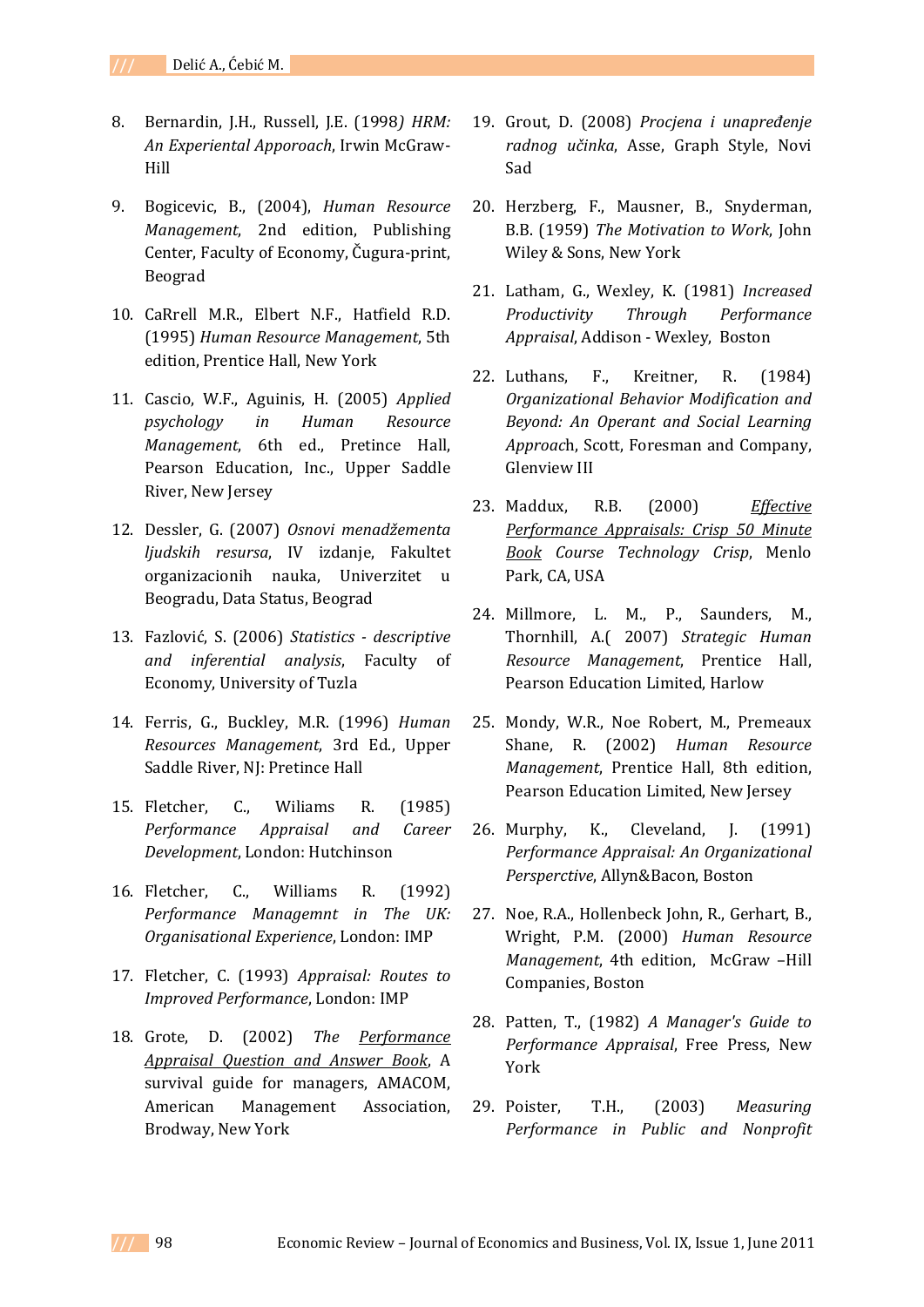*Organizations*, 1st ed., John Wiley & Sons, Market Street, San Francisco

- 30. Porter, L.W., Laweler, E.E. (1968) *Managerial Attitudes and Performance*, Richard D. Irwin, Inc., Homewood, III
- 31. Torrington, D., Hall, L and Taylor, S. (1998) *Human Resource Management*, 4th edition, Prentice Hall, Pearson Education Limited, New York

# **Articles**

- 1. Austin, J.T. and Villanova, P. (1992), The Criterion Problem: 1917‐1992, *Journal of Applied Psychology, 77*, pp. 836‐874
- 2. Bernardin, H. J. (2005), Behavioral Observation Scales, In S. Cartwright (ed.), *Human Resource Management,* The Blackwell Encyclopedia of Management, 2nd edn. Malden, Mass.: Blackwell Publishing
- 3. Borman, W. (1991) Job Behaviour Performance and Effectivness, *Handbook of Industrial & Organizational Psychology*, II izdanje, urednici Dunnette, M., i Hough, L. (Palo Alto, CA: Consulting Psychologist Press), str. 271‐326
- 4. Cardy, R.L. and Keefe, T.J. (1994), Observational Purpose and Evaluative Ariculation in Frame‐of‐ Reference Training: The effects of Alternative Processing Modes on Rating Accuracy, *Organizational Behavior and Human Decision Processes, 57,* pp. 338‐357
- 5. DeNisi, A. S., and Kluger, A. N. (2000), Feedback EVectiveness: Can 360 Degree Appraisals be Improved?' *Academy of Management Executive*, 14, pp. 129‐139
- 6. Driver, M.J., Von Glinov M.A., Prince J.B. (1989) Designing Performance Appraisal

Systems: Aligning Appraisals and Organizational Realities, *JosseyBas Publisher*, pp. 95

- 7. Ferris, G.R., Yates, V.L., Gilmore, D.C., Rowland, K.M., (1985) The Influence of Subordinate Age on Performance Ratings and Casuals Attributions, *Personnel Psychology*, Vol. 38, pp. 545‐557.
- 8. Grote, D., (2000) Public Sector Organization: Today's Innovative Leaders in Performance Management, *Public Personnel Management* 29, pp. 2
- 9. Holley W.H., Feild H.S., (1975) Performance Appraisal and The Law, *Labor Law Journal*, Vol. 26, pp. 423‐430
- 10. Judge, T.A., Ferris, G.R., (1993) Social Context of Performance Evalution Decisions, *Academy of Management Journal*, Vol. 36, No. 1, pp. 80‐105
- 11. Kozarević, E., Delić, A. (2006) Temeljne metode i tehnike profesionalne selekcije menadžera, s osvrtom na bankarstvo, *Lider, Časopis za teoriju i praksu menadžmenta, preduzetnišva i liderstva*, Godina IV, broj 7‐8, NVO "Horizont"
- 12. Latham, G. and Latham, S.D. (2000), Overlooking Theory and Research in Performance Appraisal at Ones Peril: Much Done, More to Do, in Cooper, C. and Locke, E.A. Eds, International Review of Industrial‐Organizational Psychology, Chichester: Wiley.
- 13. Latham, G. and Wexley, K.N. (1977), Behavioral Observation Scales, *Personnel Psychology, 30*, pp 255‐268
- 14. Latham, G., Sulsky, L.M. and Macdonald, H (2007), Performance Management, pp, 364‐ 381) in Boxall, P., Purcell, J. And Wright, P. Eds. (2007), *The Oxford*

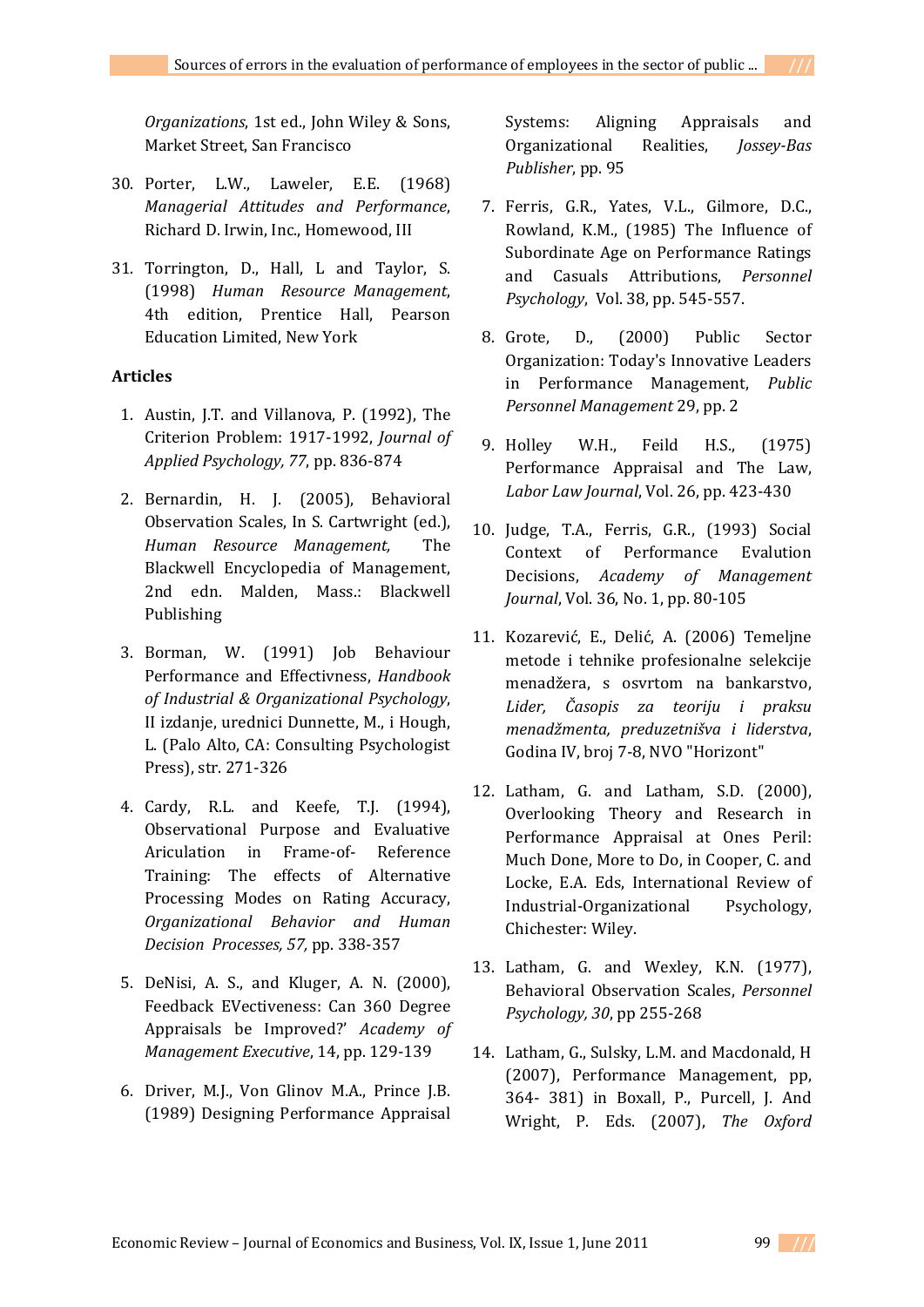*Handebook of Human Resource Management,* Oxford University Press

- 15. Latham, G., Wexley, K., Pursell, E. (1975) *Traning Managers to Minimize Rating Errors in the Observation of Behaviour*, *Journal o f Applied Psychology* 60, pp. 550‐ 555
- 16. Lawler, E.E.III, Mohrman, A.M.JR., Resnick, S. (1984) Performance Appraisal Revisited, *Organizational Dynamics*, pp. 20‐35
- 17. Lissy, William E. (1997) Performance Appraisal Can be a Weapon for Employees, *Supervision* 58, pp. 17
- 18. Mabe, P.A.III, West, S.O. (1982) Validity of Self‐Evaluation of Abbility: A Review of Metro‐Analysis, *Journal of Applied Psychology*, Vol. 6, No. 3, pp. 280‐296
- 19. Marusic, S. (1993) Human Resource Management: A Contribution to the Research of Development of Career, *The Economic Review*, The Croatian Economist Society: Monthly edition 43. pp. 495‐509
- 20. McEvoy, G.M., Buller, P.F. (1987) User Acceptance of Peer Appraisal system in an Industrial Setting, *Personnel Psychology*, Vol. 40, pp.785‐797
- 21. Meyer, H.H. (1980) Self‐Appraisal of Job Performance, *Personnel Psychology,* Vol. 33, pp. 291‐296
- 22. Pulakos, E. (1984) *A Comparasion of Rater Traninig Programs: Error Traninig and Accuracy Training,* Journal of Applied Psychology 69, pp. 581‐588
- 23. Ruiz, G. (2006) Performance Managemnt Under Performs, *Workforce Management* pp. 47‐49
- 24. Scheiner, C.E. (1989) Implementing Performance Management and Recognition and Rewards (PMRR) Systems at the Strategic Level: A line Managemnt – Driven Elfort, H*uman Resource Planning*, Vol 12, No. 3, pp. 22‐ 23
- 25. Smith, P.C. and Kenall, L.M. (1963), Retranslation of Expectations: An Approach to the Construction of Unambiguous Anchors for Rating Scales, *Journal of Applied Psychology,* 47: pp.149‐ 155
- 26. Sulsky, L. M., and Day, D. V. (1992), Frame of Reference Training and Cognitive Categorization: An Empirical Investigation of Rater Memory Issues, *Journal of Applied Psychology*, 77, pp. 501‐ 510
- 27. Thornton, G. (1968) The Relationship Between Supervisory and Self‐appraisals as executive performance, *Personnel Psychology*,Vol. 21, pp. 441‐456
- 28. Tversky, A., Kahneman, D. (1973) Availability. A Heuristic for Judging Frequency and Probability, *Cognitive Psychology* 5, pp. 207‐232
- 29. Wagner, S.H. and Goffin, R.D. (1997), Differences in Accuracy of Absolute and Comparative Performance Appraisal Methods, *Organizational Behavior and Human Decision Process*, 70, pp. 95‐103
- 30. Zweig, D. (2005), Beyond Privacy and Fairness Concerns: Examining Psychological Boundary Violations as a Consequence of Electronic Performance Monitoring In J. Weckert (ed.), *Electronic Monitoring in the Workplace: Controversies and Solutions*, Hershey, Pa.: Ida Group.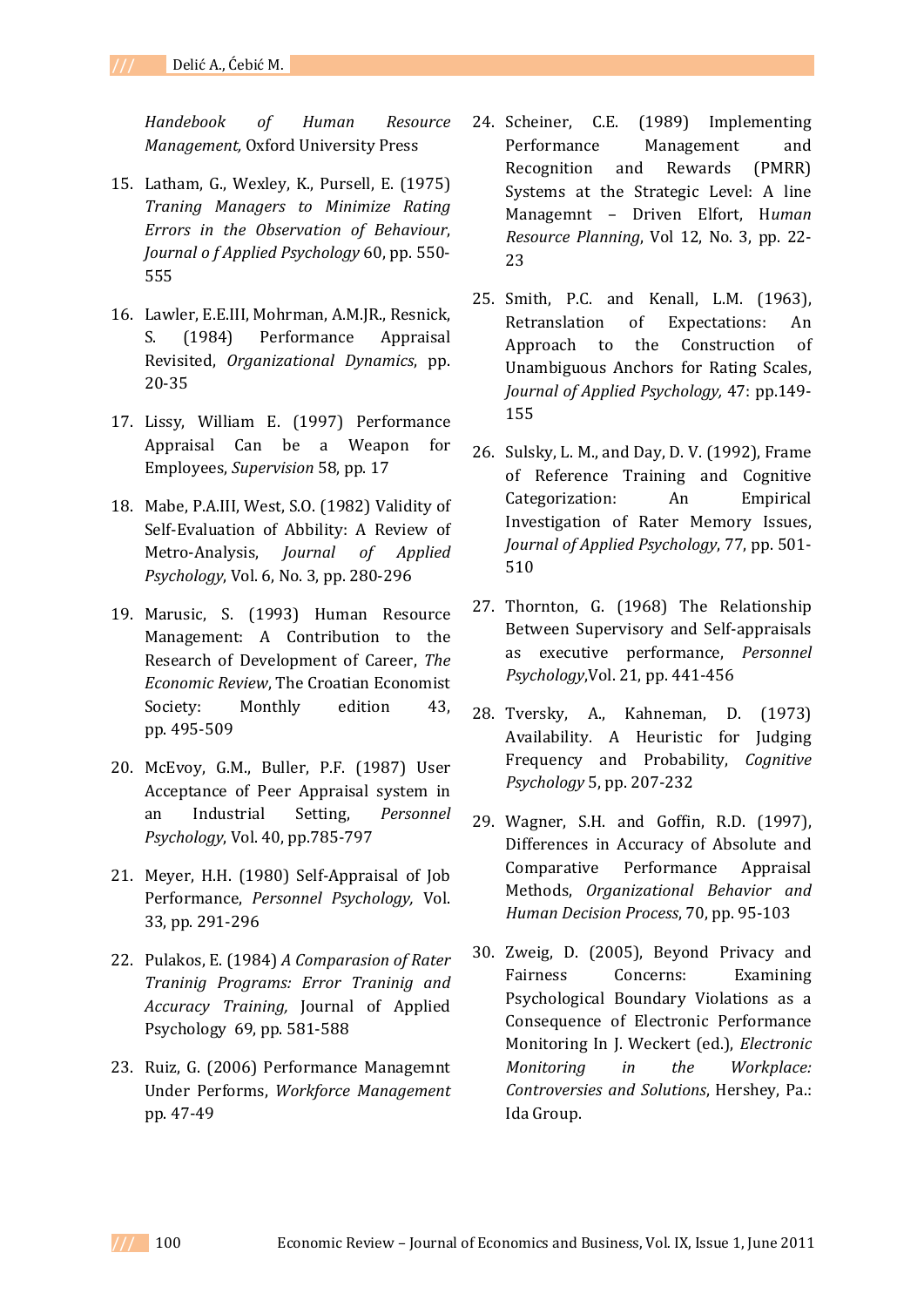31. Zweig, D. and Webster, J. (2002), Where is the Line between Benign and Invasive? An Examination of Psychological Fairness to the Acceptance of Awareness Monitoring Systems, *Journal of Organizational Behavior,* 23, pp. 605‐ 633

## **Website**

- 1. Armstrong, M., (2006) *Handbook of Human Resource Management Practice*, 10th ed. London, GBR: Kogan Page, Limited, pp. 493, Dostupno na: http://site.ebrary.com.libproxy.canton.ed u:2048/lib/canton [pristup 25. maj 2010.]
- 2. Agencija za državnu službu (2005) *Spisak institucija BiH*, Dostupno na: http://www.adresar.ads.gov.ba/ [pristup juni 2010.]
- *3.* Allender, L. (2000) *Modeling Human Performance: Impacting System Design, Performance and Cost*, Dostupno na: www.arl.army.mil/www/DownloadedInt ernetPages/.../Astc2000‐Allender.pdf [pristup 11. maj 2010.]
- 4. Bonnie, J., Lewis R. (2005) *Cognitive Crash Dummies: Predictive Human Performance Modeling for Interactive System Design*, Dostupno na: http://www.google.ba/search?hl=bs&clie nt=firefoxa&channel=s&rls=org.mozilla% 3AenUS%3Aofficial&hs=P3q&q=3.%09Bo nnie+J.%2C+Lewis+R%2C%3A+%E2%80 %9CCognitive+Crash+Dummies%3A+Pre dictive+Human+Performance+Modeling+ for+Interactive+System+Design%E2%80 %9D%2C+&btnG=Tra%C5%BEi&meta [pristup 10. maj 2009.]
- 5. Grote, D. (2002*) Performance Appraisal Question and Answer Book*, AMACOM, Saranac jezero, NY, (pp. 1) Dostupno na:

http://site.ebrary.com.libproxy.canton.ed u:2048/lib/canton [pristup 14. mart 2010.]

6. Klacmer, Č. M. (2008) *Ocjenjivanje radne uspješnosti*, portfolio analiza, Dostupno na: http://www.google.ba/#q=+++Kla%C4%

8Dmer%2C+%C4%8C.+M.%2C+Ocjenjiva nje+radne+uspje%C5%A1nosti%2C++&h l=bs&sa=2&fp=16519ddf49cec691[pristu p 17. mart 2009.]

- 7. Mikšić, D. (2008) *Analiza radnog učinka*, Dostupno na: www.businessballs.com/performanceapp raisals. [pristup 15. mart 2009.]
- 8. Muller, G. (2007) *Introduction to System Performance Design*, prezentation, Dostupno na: http://www.google.ba/search?hl=bs&clie nt=firefoxa&channel=s&rls=org.mozilla% 3AenUS%3Aofficial&hs=RXW&q=17.%09 Muller+G.%3A+%E2%80%9CIntroductio n+to+System+Performance+Design%E2 %80%9C%2C+prezentation%2C+&btnG= Tra%C5%BEi&meta
- 9. Osiguranje Bosne i Hercegiovine*, Institucije BiH*, Dostupno na: http://www.osiguranje.ba/Institucije/Ins titucijeuBIH/tabid/64/Default.aspx [pristup juni 2010.]

## **Laws, Decisions and Regulations**

- 1. Decision on conditions of employment of probationary employee with VII level professional qualifications *in the institutions of Bosnia and Herzegovina* [Official Gazette of BiH, no. 52/05]
- 2. Regulations on assessment and promotion of civil servants *in the institutions of Bosnia and Herzegovina* [Official Gazette of BiH, 17/04]